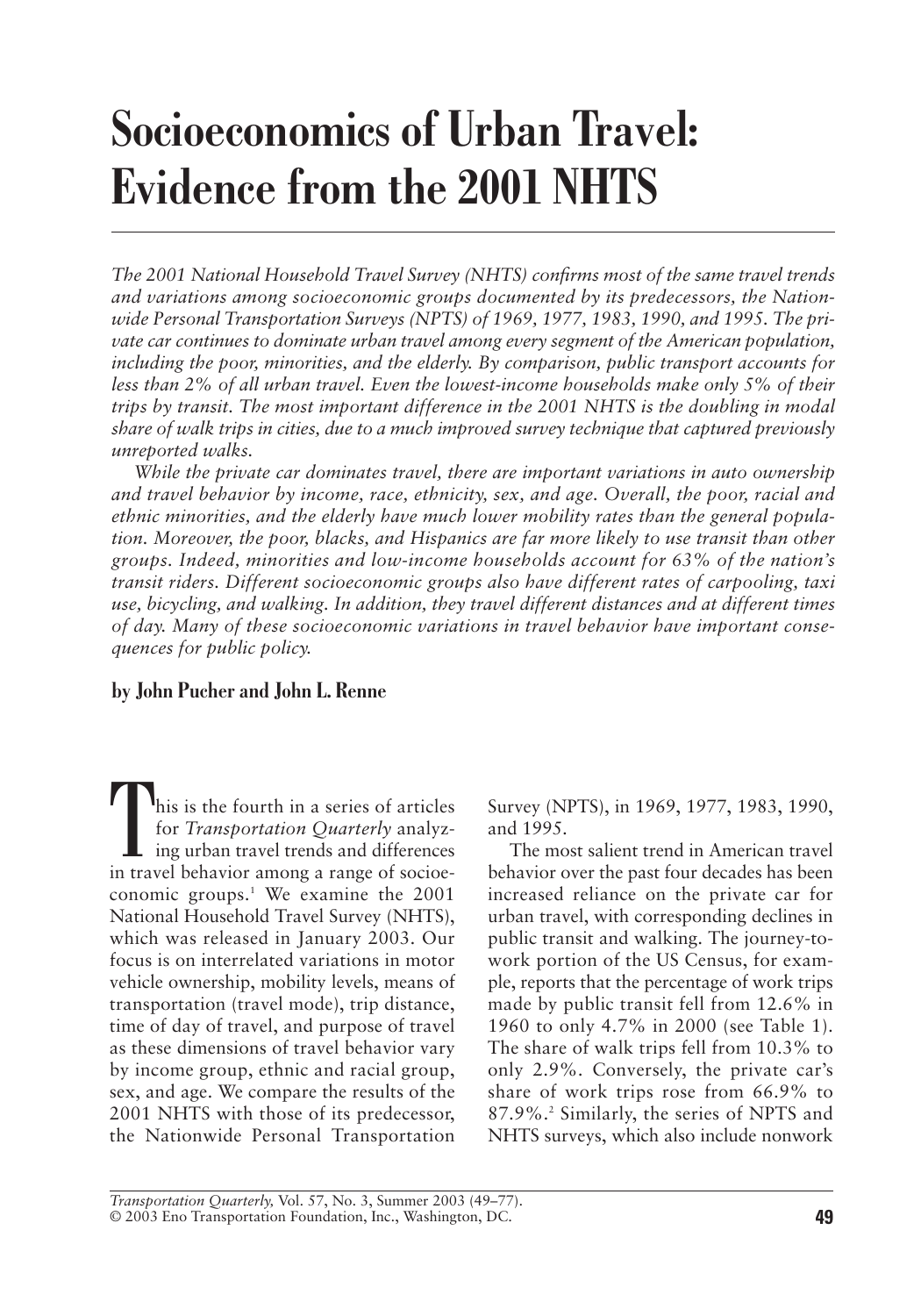trips, show that Americans have been relying increasingly on the car for all their travel purposes, not just for the journey-to-work (see Table 2). Thus, the auto's share of daily, local travel rose from 81.8% of trips in 1969 to 86.4% in 2001, while public transit's share fell from 3.2% to 1.6% over the same period.3

Corresponding to that increased reliance on the automobile, motor vehicle ownership is now almost universal in the United States, with 91.7% of American households owning at least one motor vehicle in 2001, and 58.5% of households owning two or more vehicles.4 Indeed, the total number of motor vehicles per household rose from 1.2 in 1969 to 1.9 in 2001, and the number of motor vehicles per licensed driver rose from 0.7 to 1.1.5 Yet further confirming this growing auto availability, the total number of autos and light trucks per 1,000 persons rose from 340 in 1960 to 766 in 2001, giving the USA by far the highest rate of personal vehicle

ownership in the world, about 50% higher than in most Western European countries.<sup>6</sup>

While these aggregate statistics confirm the extreme auto dependence of American cities, they mask important variations by region of the country, by city size, and among socioeconomic groups. There are important differences in travel behavior by income, age, sex, race, and ethnicity. Motor vehicle ownership, mobility rates, means of transport, trip distance, trip purpose, and time of day of travel vary from one group to another. Such differences can be crucial in designing equitable transport policies at all government levels.

For example, peak-hour congestion pricing on roadways and off-peak discounts for transit should take into account the income differences of travelers by time of day. Similarly, the regressivity of financing transportation through gasoline taxation, roadway tolls, transit fares, and user charges of any sort depends on the income distribution of

| <b>Mode of Transportation</b> |      |      | <b>Census Year</b> |      |      |
|-------------------------------|------|------|--------------------|------|------|
|                               | 1960 | 1970 | 1980               | 1990 | 2000 |
| <b>Total Auto</b>             | 66.9 | 77.7 | 84.1               | 86.5 | 87.9 |
| SOV                           | na   | na   | 64.4               | 73.2 | 75.7 |
| <b>HOV</b>                    | na   | na   | 19.7               | 13.4 | 12.2 |
| <b>Public Transit</b>         | 12.6 | 8.9  | 6.4                | 5.3  | 4.7  |
| Walk                          | 10.3 | 7.4  | 5.6                | 3.9  | 2.9  |
| <b>Bicycle</b>                | na   | na   | 0.5                | 0.4  | 0.4  |
| Work at Home                  | 7.5  | 3.5  | 2.3                | 3.0  | 3.3  |
| Other                         | 2.6  | 2.5  | 1.1                | 0.9  | 0.8  |
| All                           | 100  | 100  | 100                | 100  | 100  |

**Table 1: Trends in Modal Split for the Journey-to-Work (1960 - 2000) (percentage of work trips by means of transportation)**

*Source:* US Decennial Census, *Supplemental Survey: Journey-to-Work,* various census years, 1960 to 2000, as tabulated by Alan Pisarski and reported in A. Pisarski, *Commuting in America III.* Washington, DC: Eno Transportation Foundation, forthcoming in 2003.

*Note:* Only the 1960 Census work trip survey included a category called "not reported," which accounted for 4.3% of all 1960 responses. To make the 1960 distributions comparable with those of later years, which do not include an "unreported" category, the 1960 reported modal shares were scaled up by a factor of 1.045 so that their total would equal approximately 100%.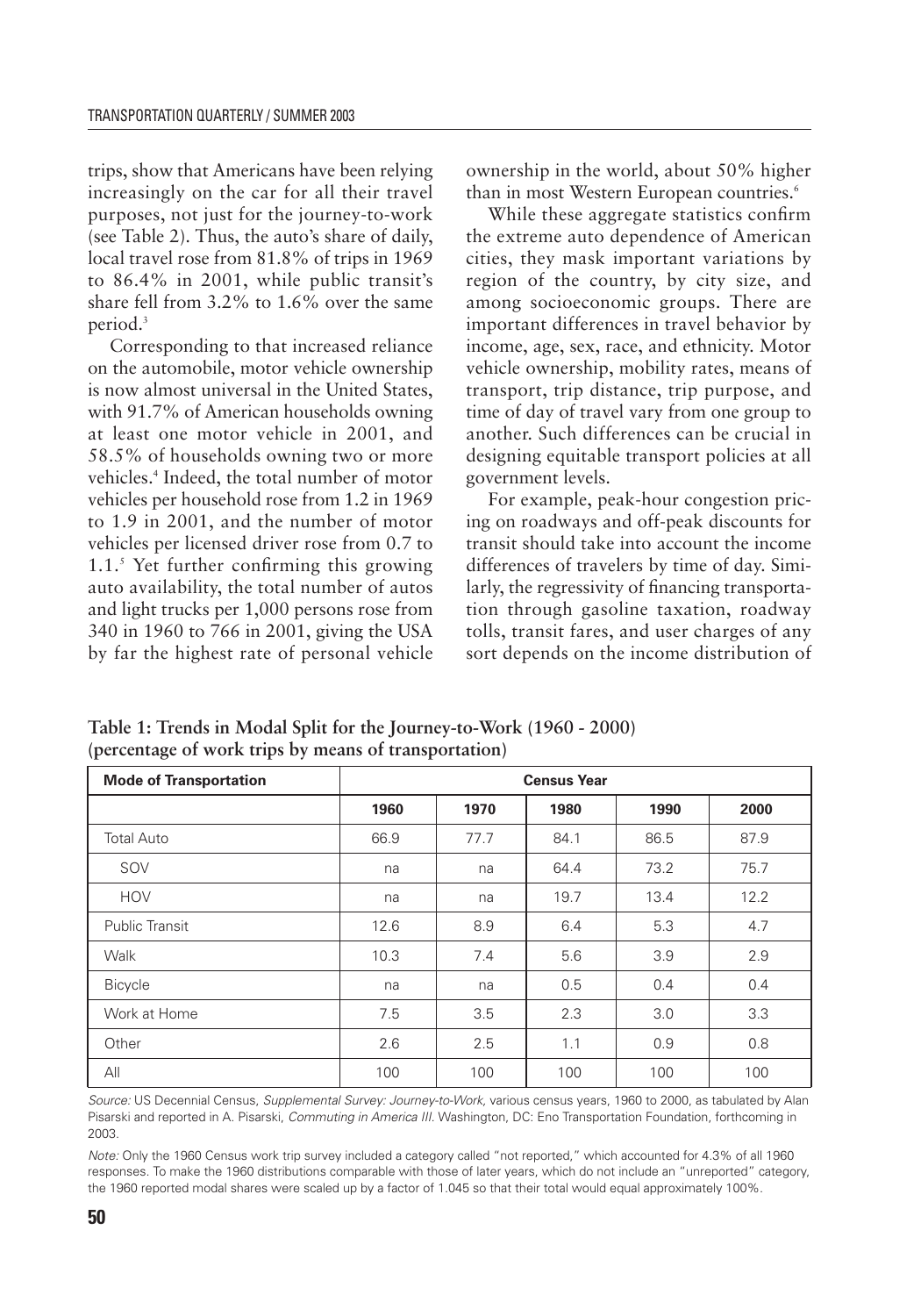| <b>Mode of Transportation</b> | 1969(1) | 1977 | 1983 | 1990 | 1995 | 2001 |
|-------------------------------|---------|------|------|------|------|------|
| Auto <sup>2</sup>             | 81.8    | 83.7 | 82.0 | 87.1 | 86.5 | 86.4 |
| Transit                       | 3.2     | 2.6  | 2.2  | 2.0  | 1.8  | 1.6  |
| Walk <sup>2</sup>             | na      | 9.3  | 8.5  | 7.2  | 5.4  | 8.6  |
| <b>Bicycle</b>                | na      | 0.7  | 0.8  | 0.7  | 0.9  | 0.9  |
| Other $3$                     | 5.0     | 3.7  | 6.5  | 3.0  | 5.4  | 2.5  |

**Table 2: Trends in Modal Split for Daily Travel in the United States (1969-2001) (percent of trips by transport mode, all trip purposes)**

*Source:* Federal Highway Administration, Nationwide Personal Transportation Surveys 1969, 1977, 1983, 1990, and 1995; and National Household Travel Survey, 2001.

*Note:* Unlike all subsequent tables, these NPTS and NHTS modal split percentages are for daily, local travel in aggregate for the entire USA, both urban and rural, as reported by the FHWA in its own NPTS and NHTS reports. Our own tabulations, from Table 3 onward, include only local trips in urban areas.

1. The 1969 NPTS did not sample walk and bike trips, thus artificially inflating the modal split shares of the motorized modes compared to the NPTS surveys in later years. To ensure some degree of comparability, we adjusted downward the reported motorized shares of trips in 1969 by 10%, using the percentage of walk and bike trips in 1977. That is why the column adds to 90% and not 100%. Our adjustment is rough, but otherwise, the 1969 and later NPTS modal split distributions would be completely incomparable.

2. The decrease in auto mode share from 1995 to 2001, and the corresponding increase in walk mode share during the same period, are due to a change in sampling methodology that captures previously unreported walk trips.

3. The "other" categories includes mainly school bus trips, which account for roughly 2 -3% of all trips in each of the survey years. It also includes taxicabs, ferries, airplanes, and helicopters.

travelers across different means of transport, trip distances, locations, and times of day of travel. On the benefit side, the equity impacts of subsidy expenditures depend on variations in socioeconomic characteristics of travelers along those same dimensions of travel behavior. The extent to which the poor benefit from transit subsidies depends on the degree to which they actually use the specific type of transit being subsidized. Disaggregation of travel statistics also helps identify groups suffering from low mobility and may suggest the most effective approaches to remedying their inadequate accessibility to transport services.

#### **The 2001 NHTS**

The National Household Travel Survey was conducted for the first time in 2001 and replaces the Nationwide Personal Transportation Survey for daily travel and the American Travel Survey (ATS) for long-distance travel. Since this article deals exclusively with urban travel, we focus on the daily trip portion of the NHTS and compare that part of the 2001 survey with the former NPTS surveys of 1969, 1977, 1983, 1990, and 1995. While the decennial Census provides information for the journey to work (less than a fifth of all trips), the NPTS and NHTS surveys are the only sources of comprehensive, nationwide data on trips for all purposes. Similar to the NPTS surveys, the NHTS reports a wide range of information about the socioeconomic characteristics of households, as well as their motor vehicle ownership and many aspects of their travel. For example, it reports the number of trips per day and, for each trip, the means of travel, day and time of travel, trip distance, and trip purpose.

The 2001 NHTS was funded and coordinated by the US Department of Transportation (Federal Highway Administration, Bureau of Transportation Statistics, and the National Highway Traffic Safety Administration). Two private firms, however, actual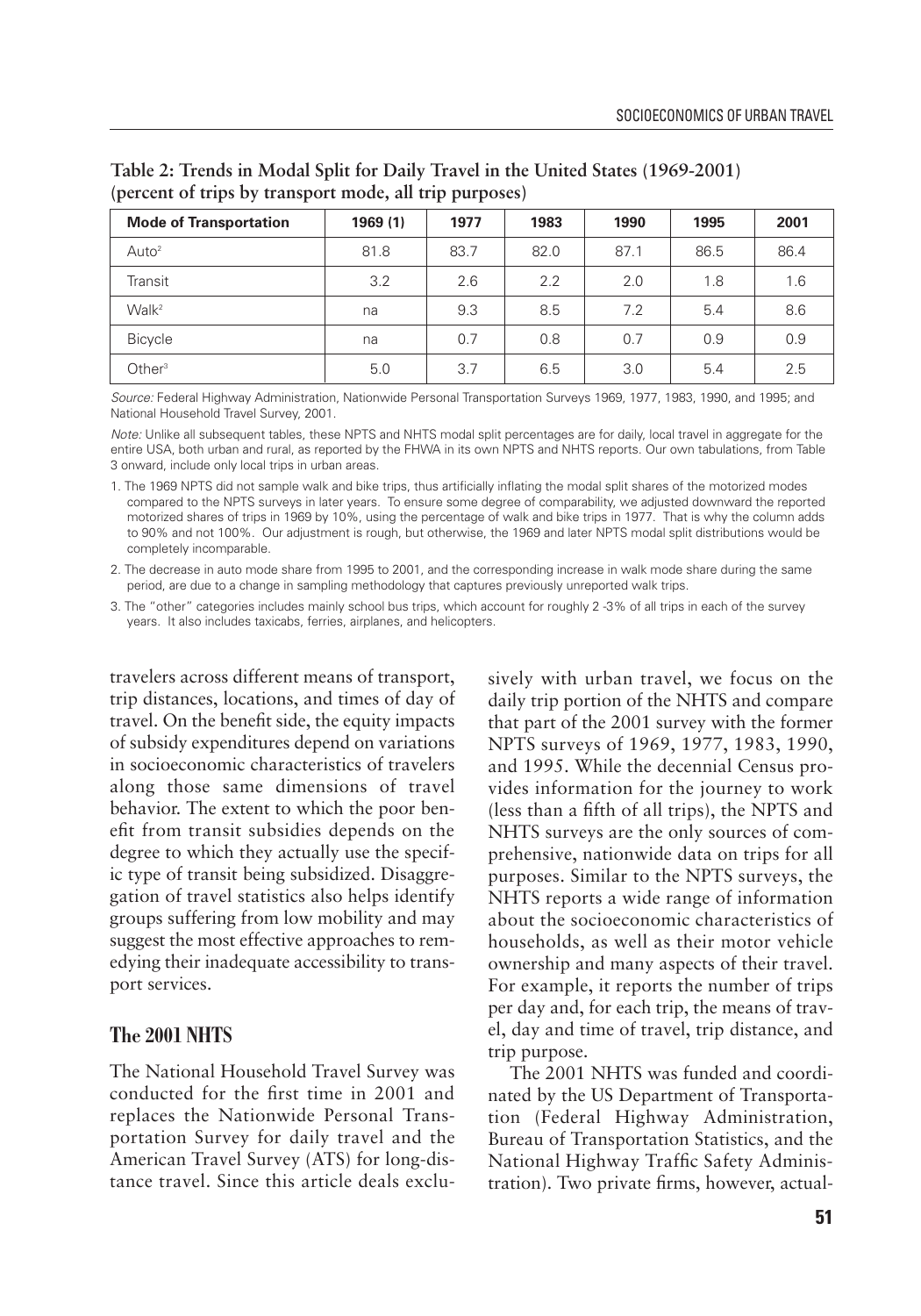ly conducted the survey through telephone interviews: Westat (Rockville, MD) and Battelle/Morpace (Farmington Hills, MI).

The 2001 NHTS incorporates several important improvements in survey methodology, just as the 1995 NPTS had greatly improved over earlier NPTS surveys. For example, walk trips had been significantly underreported in all earlier surveys. Thus, the 2001 NHTS included several special prompts in the survey questionnaire to ensure that all walk trips were reported. Moreover, because earlier surveys had reported some questionable trip lengths, multiple data collection methods were used to achieve more accurate trip distances. The 2001 survey also collected more detailed information on trips made to access transit services.

Of course, the NHTS suffers from all the problems of telephone surveys. Most importantly, it undersamples low-income households without telephones. To correct that problem, survey responses were weighted to make the overall sample representative of the population as a whole. Indeed, the weighting of undersampled households in the 2001 NHTS was more extensive than in any previous survey. The NHTS does not, however, take into account the increasing number of households with only cellular phones that cannot be reached by standard telephone survey techniques.

The 2001 NHTS was conducted over the 14-month period from March 2001 to May 2002, thus ensuring coverage of every month of the year. Unfortunately, that timing turned out to be problematic due to the September 11, 2001 terrorist attacks on the World Trade Center in New York City and the Pentagon in Washington, DC. The attacks disrupted transport services for months, especially curtailing long-distance travel. It is not certain what impacts the attacks had on urban travel, but it seems likely that both the amount of travel and modal choice were affected. That may have distorted the survey results to some unknown extent.

As with the earlier NPTS surveys, the NHTS only includes the civilian, noninstitutionalized population of the United States. It explicitly excludes motels, hotels, prisons, military barracks, convents, monasteries, and any living quarters with 10 or more unrelated occupants. The NHTS included college students, however, provided that dormitory, fraternity or sorority rooms had telephones and fewer than 10 occupants. The 2001 survey interviewed 25,721 households nationwide, but we analyzed the responses of only the 19,768 households living in urban areas. We further restricted our analysis to urban travel by eliminating all trips over 75 miles. The resulting sample included 173,974 urban trips (out of 248,517 total trips for the entire NHTS sample). Our analysis of the NHTS, therefore, varies from other studies that examine the entire sample, including nonurban households and trips.

## **Impact of Trip Purpose on Modal Choice**

As already noted in Tables 1 and 2, public transit has been serving a declining percentage of all trip purposes, but its share of work trips has been consistently higher than for nonwork trips. That is evident not only from comparing the journey-to-work data from the Census (Table 1) with the NPTS all-purpose data (Table 2), but also from disaggregating the NHTS data by trip purpose, as in Table 3. It shows that transit served 3.7% of all work trips in 2001, compared to 1.4% of shopping trips, 1.0% of social and recreational trips, and 2.2% of school and church trips. The rail transit modes are especially focused on the work trip.

Single occupant auto use (SOV) is the predominant choice for the work trip, accounting for 75.4% of all journeys to work. Carpooling—via high occupancy vehicle (HOV)—is much more prevalent, however, for all other trip purposes, accounting for over half of such trips. Family members are often passengers on car trips for shopping,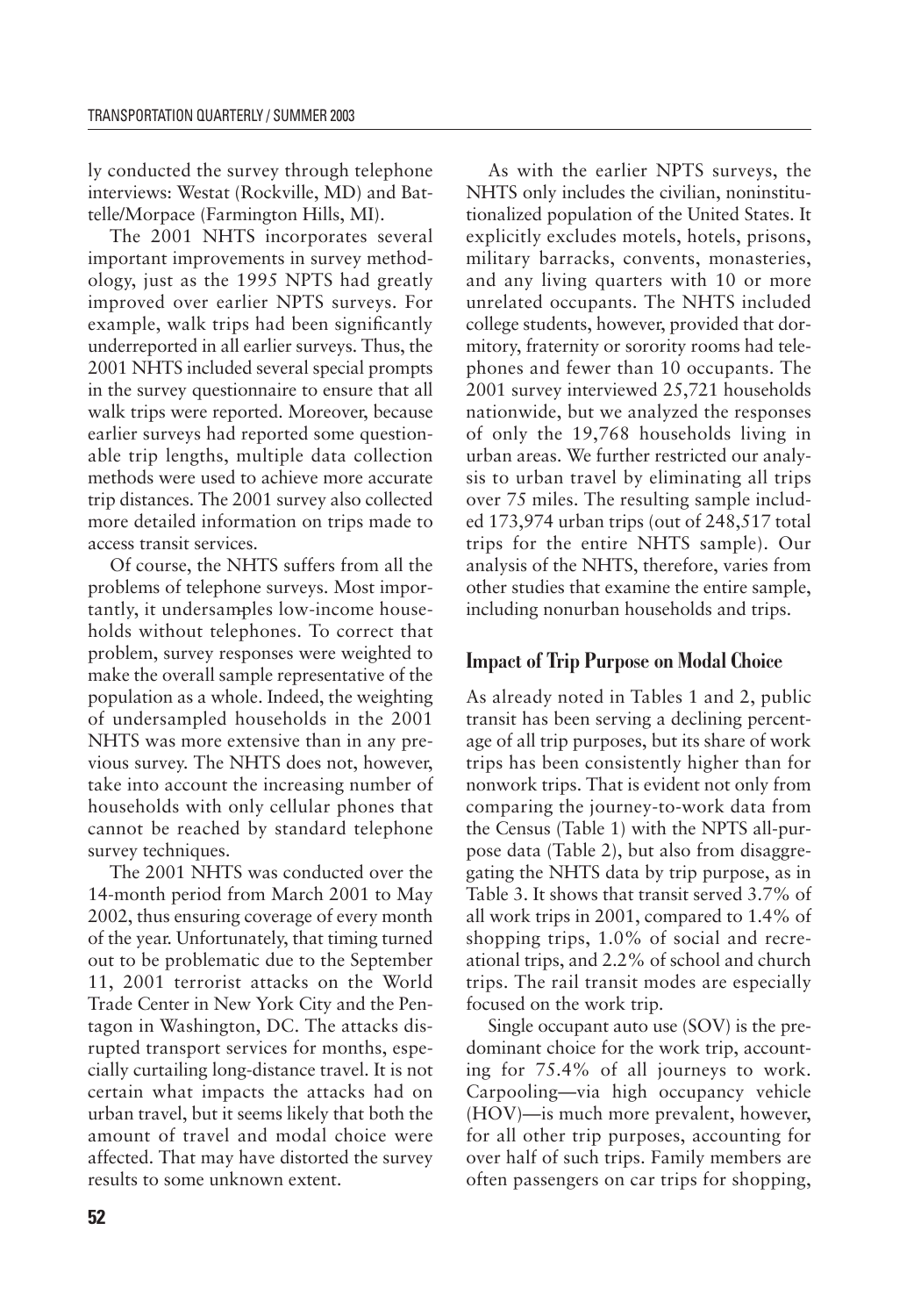| <b>Mode of Transportation</b>        |                                        | <b>Trip Purpose</b>             |                                 |                             |
|--------------------------------------|----------------------------------------|---------------------------------|---------------------------------|-----------------------------|
|                                      | <b>Work and</b><br><b>Work Related</b> | Shopping and<br><b>Services</b> | Social and<br><b>Recreation</b> | <b>School and</b><br>Church |
| <b>Total Auto</b>                    | 92.1                                   | 91.5                            | 84.1                            | 72.9                        |
| SOV <sup>1</sup>                     | 75.4                                   | 38.4                            | 27.6                            | 17.1                        |
| HOV <sup>2</sup>                     | 16.8                                   | 53.2                            | 56.6                            | 55.9                        |
| <b>Total Transit</b>                 | 3.7                                    | 1.4                             | 1.0                             | 2.2                         |
| Bus and Light Rail <sup>3</sup>      | 2.1                                    | 1.2                             | 0.7                             | 1.8                         |
| Metro/Subway/Heavy Rail <sup>4</sup> | 1.1                                    | 0.1                             | 0.3                             | 0.4                         |
| Commuter Rail <sup>5</sup>           | 0.5                                    | 0.0                             | 0.0                             | 0.0                         |
| <b>Total Nonmotorized</b>            | 3.9                                    | 6.8                             | 14.0                            | 11.2                        |
| Walk                                 | 3.4                                    | 6.5                             | 12.7                            | 10.5                        |
| <b>Bicycle</b>                       | 0.5                                    | 0.3                             | 1.3                             | 0.7                         |
| School Bus                           | 0.1                                    | 0.0                             | 0.2                             | 13.6                        |
| Taxicab                              | 0.1                                    | 0.1                             | 0.1                             | 0.1                         |
| Other                                | 0.1                                    | 0.2                             | 0.5                             | 0.1                         |
| All                                  | 100                                    | 100                             | 100                             | 100                         |

## **Table 3: Variation in Modal Choice by Trip Purpose (percentage of trips by means of transportation)**

*Source:* Calculated by the authors from the 2001 NHTS.

*Notes:* In order to isolate urban travel, the sample was limited to residents of urban areas and trips of 75 miles or less.

1. SOV (single occupancy vehicle) includes vehicles with driver and no passengers.

2. HOV (high occupancy vehicle) includes vehicles with two or more occupants.

3. Light rail also includes conventional streetcars.

4. Metro/subway/heavy rail includes elevated rail and rail rapid transit.

5. Commuter rail includes suburban/regional rail systems and short-distance service provided by Amtrak.

recreation, church, and school, while they seldom accompany each other to work.

Walking and bicycling are most used for social and recreational trips and for trips to school. Nonmotorized transportation is used much less for work trips, probably due to the longer length of work trips and the need to minimize travel time. Likewise, few travelers rely on walking or cycling for shopping, probably because those modes are not well suited to carrying packages. Moreover, most shopping facilities are now located far from residential neighborhoods, no longer within walking or cycling distance for most households.

# **Regional Variations in Transit Use, Walking, and Cycling**

The nationwide aggregate statistics shown in most tables in this article hide the enormous variation in travel behavior from one region of the country to another. As shown in Table 4, the most transit-oriented region, the Mid-Atlantic, has a transit modal share that is 15 times higher than in the least transit-oriented region, the East South Central (5.8% vs. 0.4%). The Pacific and New England regions follow the Mid-Atlantic region in order of their transit shares (2.2% and 1.8%, respectively).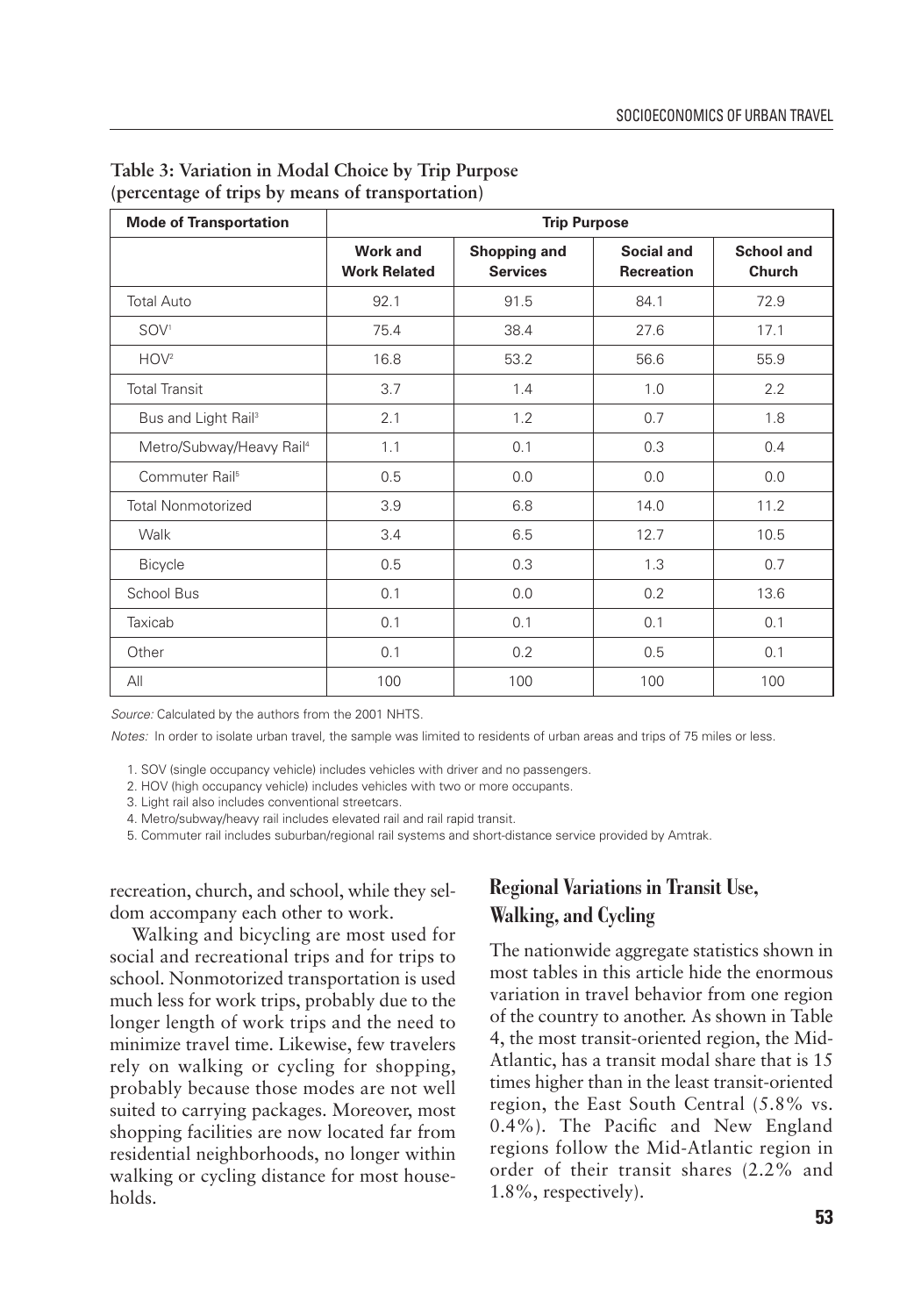Regional variations in walking are also striking, and strongly correlated with transit modal share. Thus, the highest walk modal share is also in the Mid-Atlantic states (15.8%), followed by the Pacific region (10.6%), and New England (10.3%). Conversely, the lowest shares of walk trips are in the East South Central (6.0%) and the West South Central (6.3%). The correlation between transit use and walking is probably due to the more walkable, compact urban form in transit-oriented cities and the crucial role of walking to access transit stops.

Bicycling has a somewhat different regional pattern, with the highest level in the Pacific (1.1%), but roughly the same levels in the rest of the country  $(0.7\%$  to  $0.9\%$ ), except for the East South Central, which has a much lower level (0.4%). Thus, the East South Central has the lowest levels of transit use, walking, and cycling, and is the most dependent on the auto for all travel.

# **Impact of Income on Travel Behavior**

Just as with the 1995 NPTS, the 2001 NHTS shows a striking increase in travel with increased income levels. We have altered the income categories in 2001 to account for

inflation and the shifting distribution of households to higher income levels. Nevertheless, the impact of income on daily trip frequency and mileage covered is virtually the same for both surveys. Thus, households with incomes less than \$20,000 a year made an average of 3.2 trips per person, per day in 2001 compared to 4.8 trips per day for households with incomes of \$100,000 or more (see Table 5). Not only do higherincome households make more trips per day, but they also make longer trips, covering almost twice the total mileage per day of low-income households (31.8 miles vs. 17.9 miles per person, per day).

The much lower mobility rates of the lowincome households might be interpreted as a basic inequity in our urban transportation system. Clearly, many low-income households are cut off from some destinations they need to reach because they cannot afford the automotive transportation needed to access most parts of metropolitan areas. That is especially serious in the case of inaccessible job sites, since poverty is thus directly perpetuated. Moreover, inability to reach medical, educational, training, shopping, and recreational facilities can also seriously impair the quality of life of poor households.

| Mode of<br><b>Transportation</b> | New<br><b>England</b> | Middle<br><b>Atlantic</b> | East<br><b>North</b><br><b>Central</b> | West<br><b>North</b><br><b>Central</b> | South<br>Atlantic | East<br>South<br><b>Central</b> | West<br>South<br><b>Central</b> | <b>Mountain</b> | <b>Pacific</b> |
|----------------------------------|-----------------------|---------------------------|----------------------------------------|----------------------------------------|-------------------|---------------------------------|---------------------------------|-----------------|----------------|
| <b>Total Transit</b>             | 1.8                   | 5.8                       | 1.3                                    | 0.6                                    | 1.6               | 0.4                             | 0.7                             | 0.8             | 2.2            |
| Bus and Light Rail               | 0.7                   | 3.0                       | 0.9                                    | 0.5                                    | 1.2               | 0.4                             | 0.7                             | 0.8             | 2.0            |
| Metro/Subway/<br>Heavy Rail      | 0.9                   | 2.3                       | 0.2                                    | 0.0                                    | 0.3               | 0.0                             | 0.0                             | 0.0             | 0.1            |
| Commuter Rail                    | 0.3                   | 0.5                       | 0.2                                    | 0.0                                    | 0.1               | 0.0                             | 0.0                             | 0.0             | 0.1            |
| <b>Total Nonmotorized</b>        | 11.0                  | 16.7                      | 9.5                                    | 7.3                                    | 8.5               | 6.4                             | 7.1                             | 9.5             | 11.7           |
| Walk                             | 10.3                  | 15.8                      | 8.6                                    | 6.6                                    | 7.6               | 6.0                             | 6.3                             | 8.7             | 10.6           |
| <b>Bicycle</b>                   | 0.7                   | 0.8                       | 0.9                                    | 0.7                                    | 0.9               | 0.4                             | 0.8                             | 0.8             | 1.1            |

**Table 4: Regional Variations in Modal Shares for Transit, Walking, and Bicycling (percentage of trips by transit)**

*Source:* Calculated by the authors from the 2001 NHTS.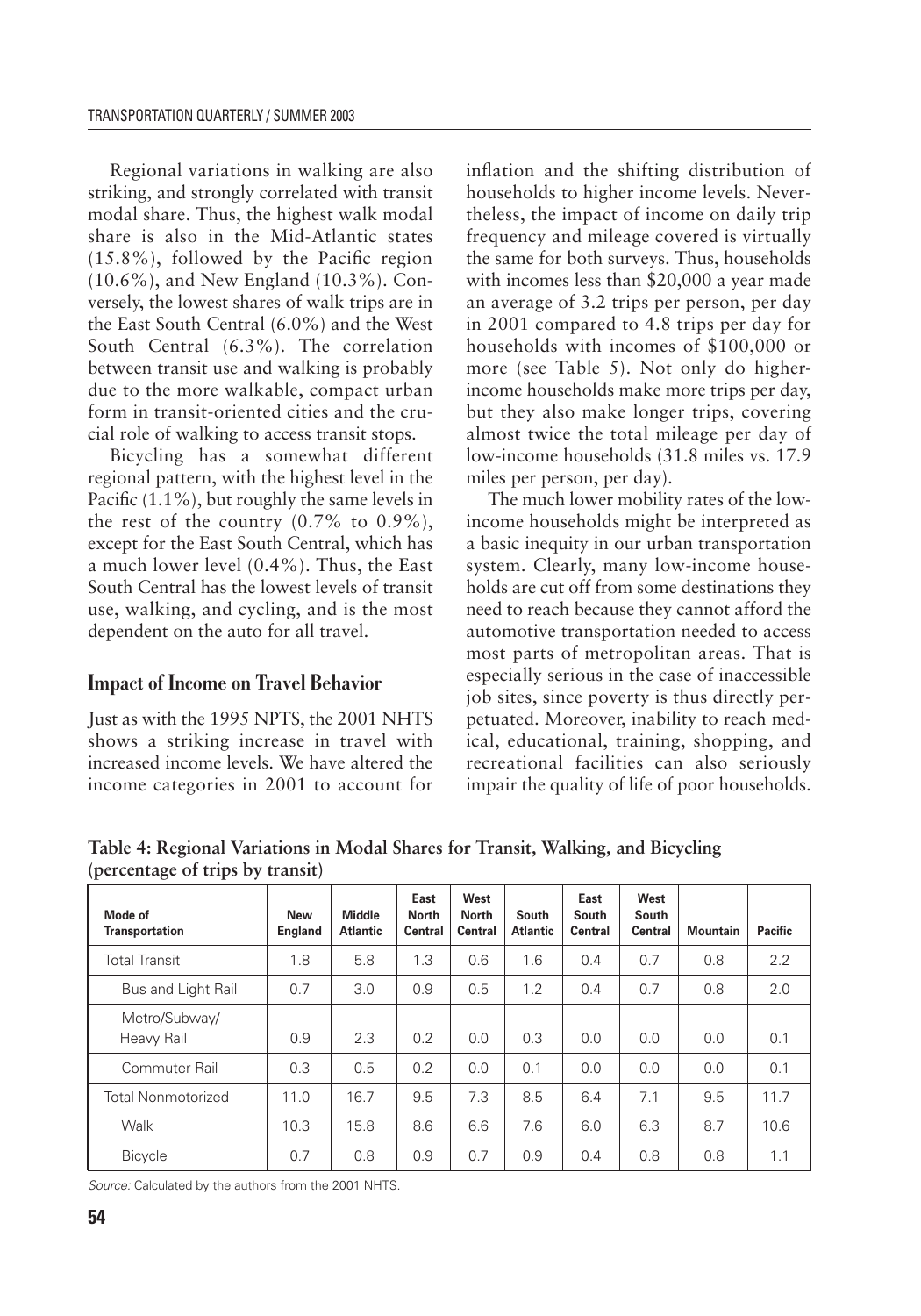| <b>Household Income</b> | <b>Trips per Day, per Person</b> | Miles Traveled per Day, per Person |
|-------------------------|----------------------------------|------------------------------------|
| Less than \$20,000      | 3.2                              | 17.9                               |
| \$20,000 to \$39,999    | 3.9                              | 26.4                               |
| \$40,000 to \$74,999    | 4.2                              | 30.2                               |
| \$75,000 to \$99,999    | 4.3                              | 30.7                               |
| \$100,000 and over      | 4.8                              | 31.8                               |
| All                     | 4.0                              | 26.9                               |

**Table 5: Daily Travel per Capita by Income Class**

*Source:* Calculated from the 2001 NHTS by Mary Ann Keyes, Federal Highway Administration, US Department of Transportation. *Note:* In order to isolate urban travel, the sample was limited to residents of urban areas and trips of 75 miles or less.

To some extent, however, the lower mobility of low-income households reflects their higher rates of unemployment and retirement, and thus fewer trips to work. Their shorter trip lengths might also result from the concentration of the poor in central cities, where things are closer together and do not require such long trips as in the suburbs.

As expected, the rate of auto ownership rises with increasing household income (see Table 6 and Figure 1). While 26.5% of households with incomes less than \$20,000 have no motor vehicle at all, only 5.0% of households in the next highest income category (\$20,000 to \$39,999) have no motor vehicle. Only 1.2% of households with incomes over \$75,000 have no motor vehicle. Thus, by far the largest jump in auto ownership comes at the low end of the income scale. A car is obviously one of the first purchases households make as soon as they can, even if it strains their already limited budgets. Indeed, it is probably unique to the United States that three-fourths of even its poorest households own a car. That reflects the extent to which the car has become a virtual necessity for even the most basic transportation needs in most American metropolitan areas.

Similarly, the rate of multiple car ownership increases with income. Thus, the percentage of households with two or more cars increases from 25.2% in the under \$20,000 category to  $50.9\%$  in the \$20,000 to \$39,999 category and 87.8% in the \$100,000 and over category. The percentage of households with three or more cars increases from 7.7% in the under \$20,000 category to  $15.3\%$  in the \$20,000 to \$39,999 category and 38.5% in the \$100,000 and over category. The sharp increase in multiple car ownership with increased income is fully expected, and is also consistent with all earlier NPTS surveys. Increased income obviously makes cars more affordable. Moreover, there is a positive correlation between income and household size in the NHTS sample, so higher-income households also have more cars because they are larger. Nevertheless, even 7.7% of lowincome households reported owning three or more cars, which seems a bit surprising. That might reflect underreported incomes or substantial assets of retired households with low current incomes.

Income is the primary determinant of auto ownership, which, in turn, is the main determinant of modal choice. As shown in Table 7, the ownership of even one car dramatically transforms travel behavior. Thus, transit use drops from 19.1% of trips by households with no car to only 2.7% of trips by households with one car. Equally striking, walk trips fall from 41.1% of trips by households with no car to only 12.5% of trips by households with one car. Bike trips fall from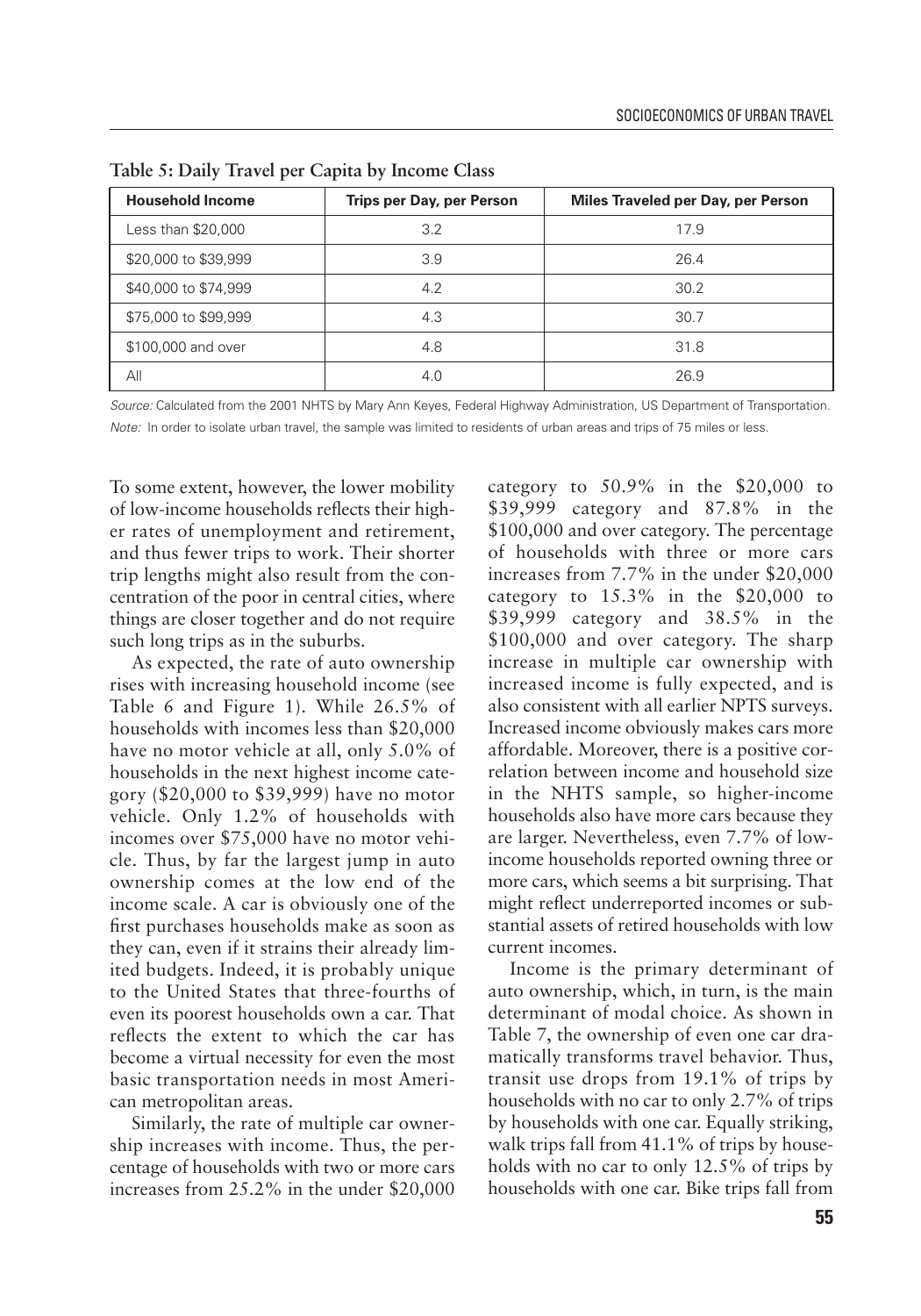|                                         | <b>Household Income</b> |                         |                         |                         |                       |      |  |  |
|-----------------------------------------|-------------------------|-------------------------|-------------------------|-------------------------|-----------------------|------|--|--|
| <b>Vehicles</b><br><b>Per Household</b> | Less than<br>\$20,000   | \$20,000 to<br>\$39,999 | \$40,000 to<br>\$74,999 | \$75,000 to<br>\$99,999 | \$100,000<br>and over | All  |  |  |
| $\mathbf 0$                             | 26.5                    | 5.0                     | 2.3                     | 0.9                     | 1.5                   | 8.3  |  |  |
|                                         | 48.3                    | 44.1                    | 26.8                    | 13.1                    | 10.7                  | 33.2 |  |  |
| $\overline{2}$                          | 17.5                    | 35.6                    | 45.6                    | 50.6                    | 49.3                  | 37.4 |  |  |
| 3 or more                               | 7.7                     | 15.3                    | 25.3                    | 35.4                    | 38.5                  | 21.1 |  |  |
| Total                                   | 100                     | 100                     | 100                     | 100                     | 100                   | 100  |  |  |

## **Table 6: Vehicle Ownership by Income Class (percentage distribution within each income class)**

*Source:* Calculated by the authors from the 2001 NHTS.

*Notes:* The sample was limited to residents of urban areas. Vehicles include passenger cars, as well as station wagons, passenger vans, sport-utility vehicles, pickup trucks, light trucks, motorcycles, mopeds, and recreational vehicles. This data include only residents of urban areas and urban clusters.



## **Figure 1: Vehicle Ownership by Income Class (percentage of households in each income class)**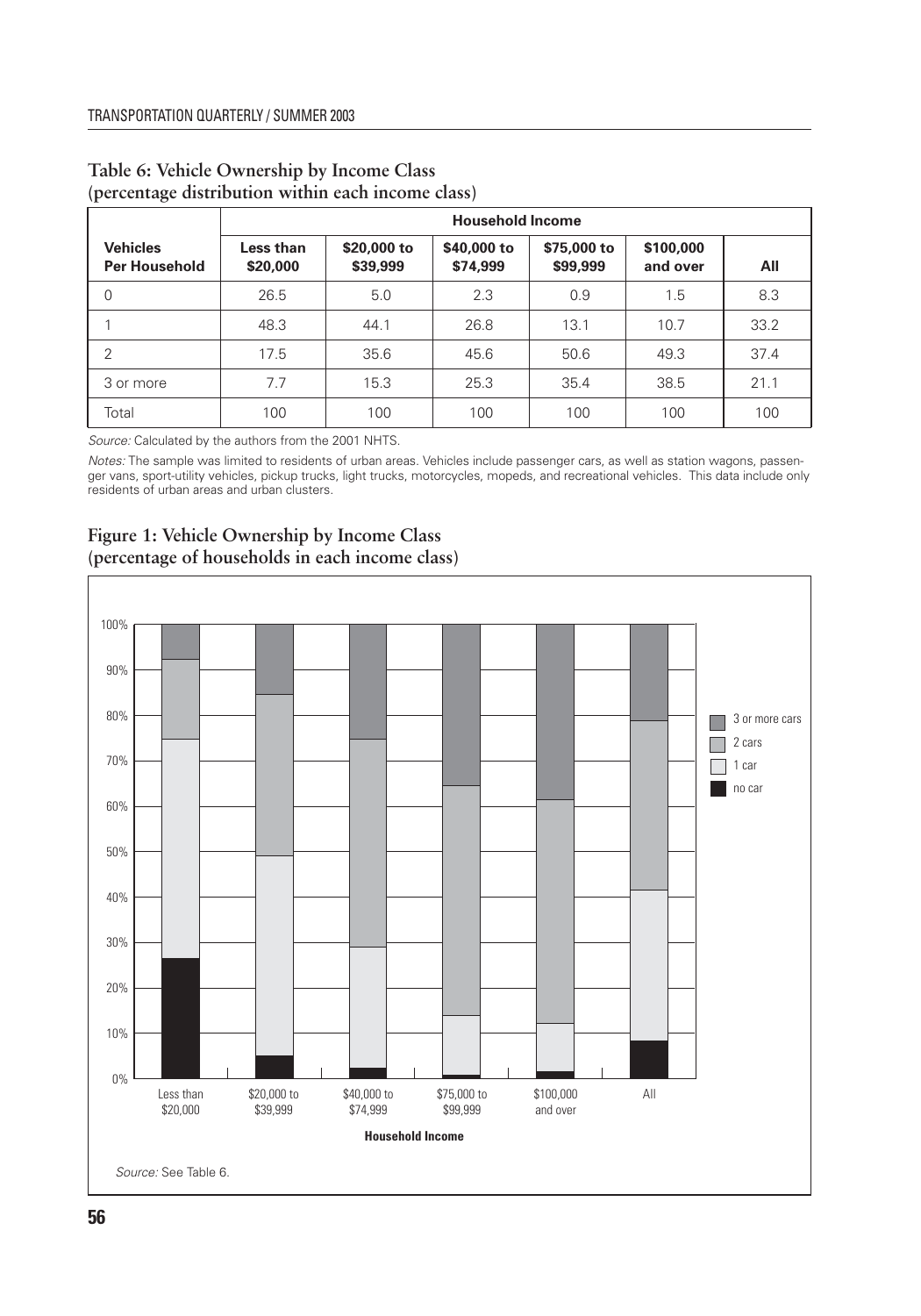2.4% to 0.7% of all trips. And taxi trips fall from 1.0% to 0.2% of all trips. Subsequent increases in auto ownership to two, three, or more cars per household have relatively minor additional impacts on travel behavior, although they further decrease transit use, walking, and cycling, as expected. Thus, households with three or more cars make only 0.5% of their trips by transit, 6.3% by walking, 0.8% by bicycle, and 0.1% by taxi.

These patterns mirror those in the 1995 NPTS and roughly conform to expectations. Both surveys find considerable auto use even among households with no cars: 34.1% of all trips in 2001 and 29.6% of all trips in

1995. Most of those auto trips are reported as passengers in someone else's car (for HOV), but 5.2% were made as drivers in 2001 (vs. 5.7% in 1995).<sup>7</sup> That can only be explained as the result of renting cars or borrowing them from neighbors, friends, or relatives who own cars.

The bad news for transit in Table 7 is that most households abandon public transportation as soon as they own their first car. The doubling of auto ownership per capita since 1960 is surely one of the most important reasons for the steady decline in transit's modal share, as shown in Tables 1 and 2. The already high and still rising level of auto

| <b>Mode of</b>                       |          |      |                | <b>Total Number of Vehicles in Household</b> |      |
|--------------------------------------|----------|------|----------------|----------------------------------------------|------|
| <b>Transportation</b>                | $\bf{0}$ | 1    | $\overline{2}$ | 3 or more                                    | All  |
| <b>Total Auto</b>                    | 34.1     | 81.9 | 88.8           | 90.5                                         | 85.9 |
| SOV <sup>1</sup>                     | 5.2      | 36.8 | 36.6           | 42.5                                         | 37.3 |
| HOV <sup>2</sup>                     | 28.9     | 45.1 | 52.2           | 48.0                                         | 48.6 |
| <b>Total Transit</b>                 | 19.1     | 2.7  | 0.6            | 0.5                                          | 1.7  |
| Bus and Light Rail <sup>3</sup>      | 14.1     | 1.9  | 0.4            | 0.3                                          | 1.2  |
| Metro/Subway/Heavy Rail <sup>4</sup> | 4.8      | 0.7  | 0.1            | 0.1                                          | 0.4  |
| Commuter Rail <sup>5</sup>           | 0.2      | 0.2  | 0.1            | 0.1                                          | 0.1  |
| <b>Total Nonmotorized</b>            | 43.5     | 13.2 | 8.8            | 7.1                                          | 10.4 |
| Walk                                 | 41.1     | 12.5 | 7.8            | 6.3                                          | 9.5  |
| <b>Bicycle</b>                       | 2.4      | 0.7  | 0.9            | 0.8                                          | 0.9  |
| School Bus                           | 1.5      | 1.7  | 1.4            | 1.4                                          | 1.5  |
| Taxicab                              | 1.0      | 0.2  | 0.1            | 0.1                                          | 0.1  |
| Other                                | 0.9      | 0.3  | 0.4            | 0.3                                          | 0.4  |
| All                                  | 100      | 100  | 100            | 100                                          | 100  |

**Table 7: Impact of Auto Ownership on Mode Choice (percentage of trips by means of transportation)**

*Source:* Calculated by the authors from the 2001 NHTS.

*Notes:* In order to isolate urban travel, the sample was limited to residents of urban areas and trips of 75 miles or less.

1. SOV (single occupancy vehicle) includes vehicles with driver and no passengers.

2. HOV (high occupancy vehicle) includes vehicles with two or more occupants.

3. Light rail also includes conventional streetcars.

4. Metro/subway/heavy rail includes elevated rail and rail rapid transit.

5. Commuter rail includes suburban/regional rail systems and short-distance service provided by Amtrak.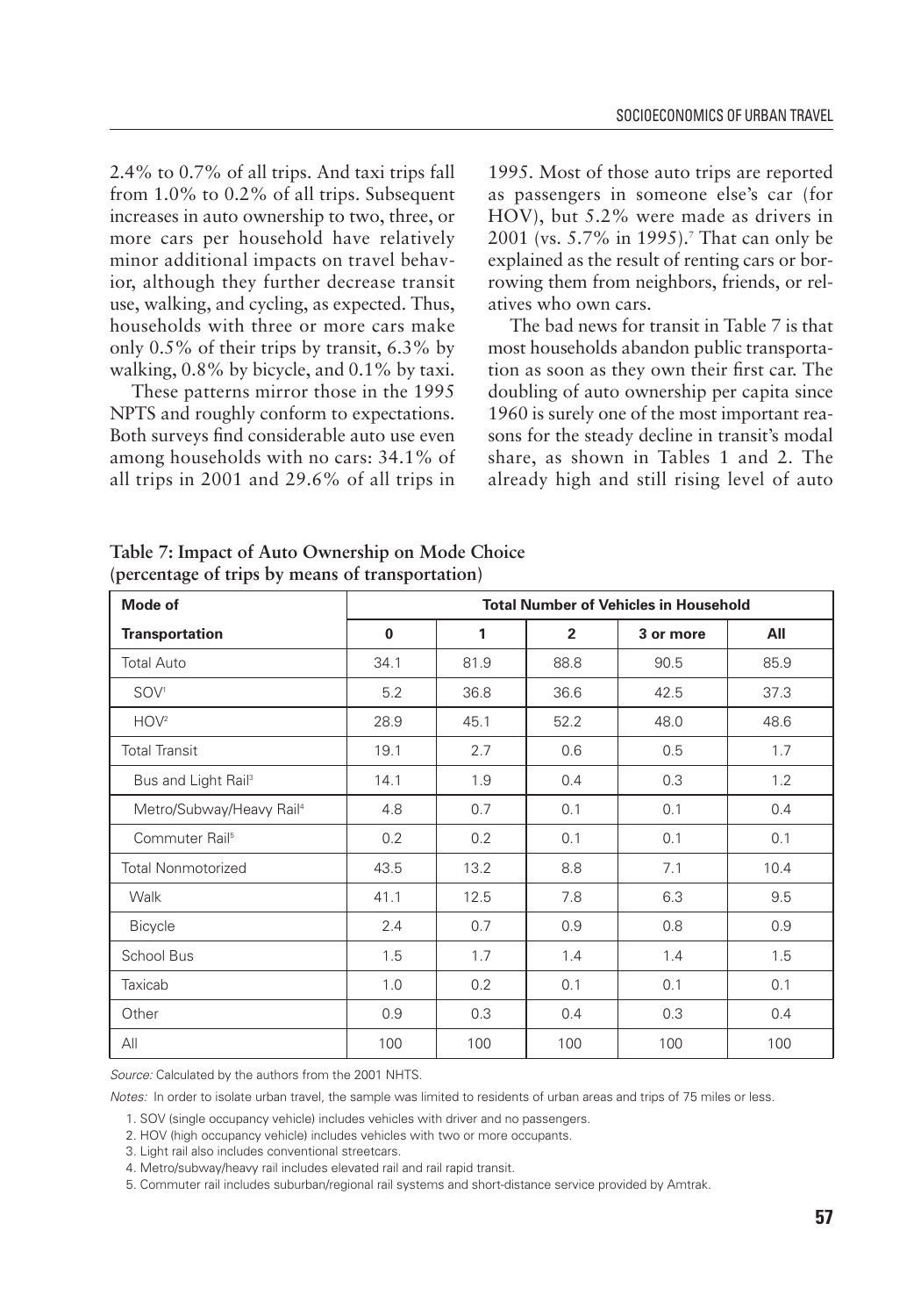ownership in the United States will remain a strong deterrent to transit use in the coming years.

Walking and cycling plummet with increasing car ownership (from 43.5% to 7.1% of all trips), thus depriving people of much needed exercise. With 64% of Americans overweight in 2001, and 31% obese, leading medical and public health journals have explicitly advocated more walking and cycling for daily travel as the most affordable, feasible, and dependable way for Americans to get the additional exercise they need.<sup>8</sup> Similarly, the US Surgeon General specifically recommends more walking and cycling for practical, daily travel as an ideal approach to raising physical activity levels.<sup>9</sup> The availability of cars appears to present an almost irresistible temptation to drive instead of walking or cycling, even for short trips. Walking in European cities has also declined over the past few decades as auto ownership levels have risen, and obesity levels are now rising there as well, although they are only about a third of American obesity rates.<sup>10</sup>

Unfortunately, the large increase in walk trips registered by the 2001 NHTS is probably not due to actual increases in walking. As already noted, there was a significant improvement in the survey questionnaire to capture the many walk trips not reported by the earlier NPTS surveys. While the share of trips by walking in 2001 seems realistic, the jump from 5.5% in 1995 to 9.5% in 2001 (as seen in Table 2) is exaggerated, since previous surveys were so defective in their sampling of walk trips. The slight decline in auto modal share reported from 1995 to 2001 is also artificial, since the new sampling procedure for walk trips considerably raised the number of total nonauto trips.

Table 8 shows the total impact of income on choice of travel mode, thus reflecting both its indirect impact via auto ownership and its direct impact through the overall need to travel and its correlation with employment. It also reflects the tendency of higher-income households to live in auto-dependent suburbs, where cars are necessary to reach almost all destinations. As expected, auto use rises with income, but the only increase in the auto's share of travel is from the poorest to the next higher income class (from 75.9% to 87.3% of all trips). With subsequent increases in income, there is virtually no additional increase in auto modal split share. Moreover, even the poorest households are only slightly less likely than affluent households to make their trips as drivers instead of as passengers in cars.

Just as Table 6 indicates that roughly three-fourths of the poorest households own at least one car, Table 8 shows that roughly three-fourths of their trips are by car. Thus, the automobile is the primary mode of travel not only of the affluent but also of the poor. Perhaps most surprising is that only 4.6% of the trips made by the lowest-income households are by any form of public transit. Indeed, the poor use cars 17 times more than transit for their urban trips (75.9% vs. 4.6%). Although the expense of owning, insuring, and operating a car unquestionably strains the limited budgets of poor households, they are left with virtually no alternative to the automobile. America's polycentric, sprawling metropolitan areas force almost all households to own and use cars to reach most destinations. In addition, transit systems often neglect the special travel needs of low-income households. Indeed, several studies suggest that low-income neighborhoods suffer from inferior service, excessively high fares, overcrowding, and routes that do not match their desired trip patterns.<sup>11</sup>

While transit use generally declines with increased income, there are large and important variations by type of transit. Bus usage, in particular, plummets as incomes rise. Thus, the poor are eight times as likely as the affluent to take the bus (4.0% vs. 0.5% of trips). In sharp contrast, the affluent are three times more likely than the poor to take suburban rail (0.3% vs. 0.1% of trips).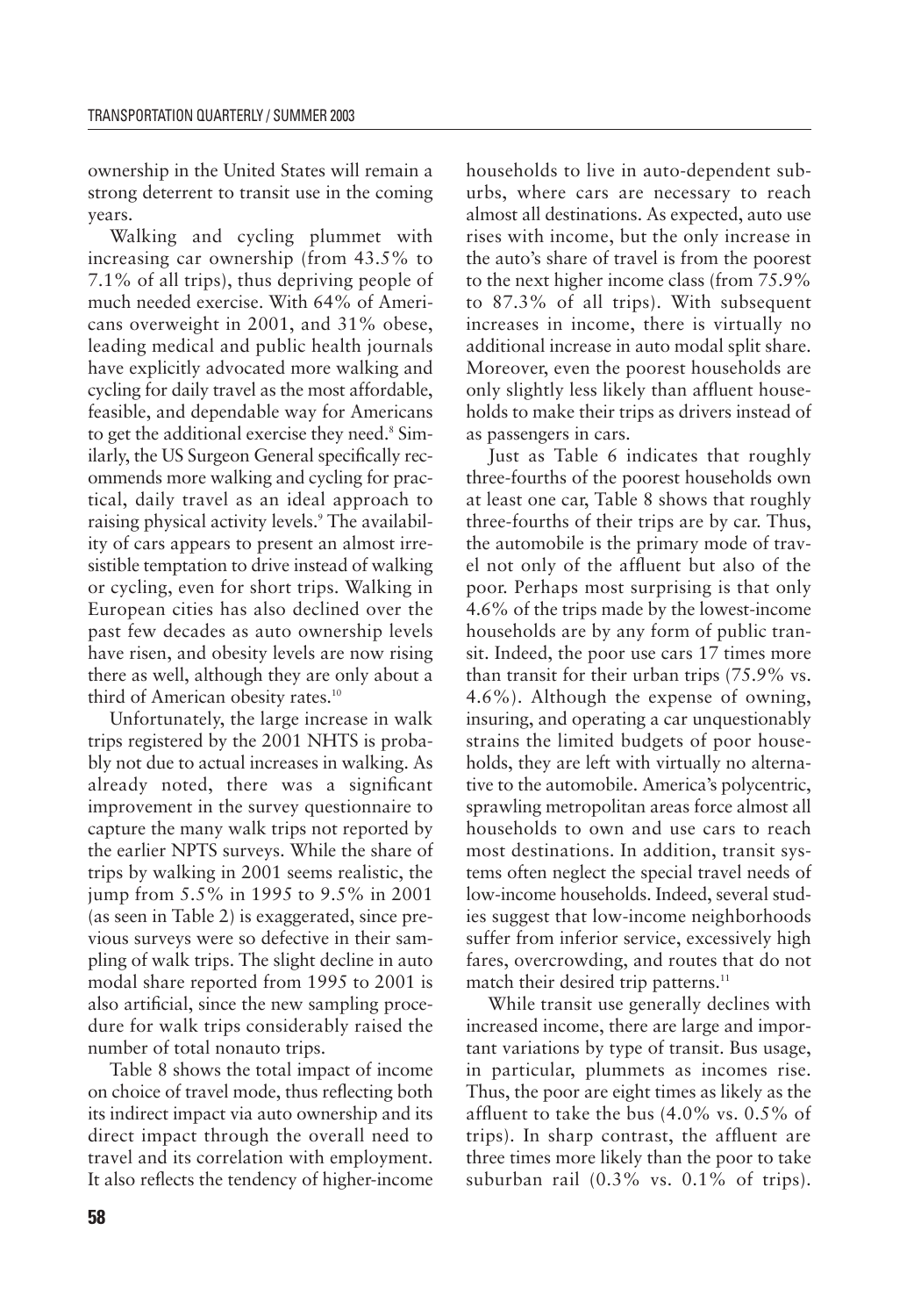|                                          | <b>Household Income</b> |                         |                         |                         |                       |      |  |
|------------------------------------------|-------------------------|-------------------------|-------------------------|-------------------------|-----------------------|------|--|
| Mode of<br><b>Transportation</b>         | Less than<br>\$20,000   | \$20,000 to<br>\$39,999 | \$40,000 to<br>\$74,999 | \$75,000 to<br>\$99,999 | \$100,000<br>and over | All  |  |
| Total Auto                               | 75.9                    | 87.3                    | 88.1                    | 87.4                    | 86.9                  | 85.9 |  |
| SOV <sup>1</sup>                         | 30.0                    | 37.9                    | 39.2                    | 38.6                    | 37.9                  | 37.3 |  |
| HOV <sup>2</sup>                         | 45.9                    | 49.5                    | 48.9                    | 48.7                    | 49.0                  | 48.6 |  |
| <b>Total Transit</b>                     | 4.6                     | 1.4                     | 1.1                     | 0.9                     | 1.5                   | 1.7  |  |
| Bus and Light Rail <sup>3</sup>          | 4.0                     | 1.0                     | 0.7                     | 0.5                     | 0.5                   | 1.2  |  |
| Metro/Subway/<br>Heavy Rail <sup>4</sup> | 0.6                     | 0.3                     | 0.3                     | 0.3                     | 0.7                   | 0.4  |  |
| Commuter Rail <sup>5</sup>               | 0.1                     | 0.0                     | 0.1                     | 0.2                     | 0.3                   | 0.1  |  |
| <b>Total Nonmotorized</b>                | 17.0                    | 9.7                     | 9.0                     | 9.4                     | 9.5                   | 10.4 |  |
| Walk                                     | 16.2                    | 8.8                     | 8.1                     | 8.5                     | 8.7                   | 9.5  |  |
| <b>Bicycle</b>                           | 0.9                     | 0.9                     | 0.9                     | 0.9                     | 0.8                   | 0.9  |  |
| School Bus                               | 1.9                     | 1.3                     | 1.4                     | 1.5                     | 1.4                   | 1.5  |  |
| Taxicab                                  | 0.2                     | 0.1                     | 0.1                     | 0.2                     | 0.3                   | 0.1  |  |
| Other                                    | 0.3                     | 0.2                     | 0.4                     | 0.6                     | 0.4                   | 0.4  |  |
| All                                      | 100                     | 100                     | 100                     | 100                     | 100                   | 100  |  |

**Table 8: Modal Split by Income Class (percentage of trips by means of transportation)**

*Source: Calculated by the authors from the 2001 NHTS.*

*Notes: In order to isolate urban travel, the sample was limited to residents of urban areas and trips of 75 miles or less.*

1. SOV (single occupancy vehicle) includes vehicles with driver and no passengers.

2. HOV (high occupancy vehicle) includes vehicles with two or more occupants.

3. Light rail also includes conventional streetcars.

4. Metro/subway/heavy rail includes elevated rail and rail rapid transit.

5. Commuter rail includes suburban/regional rail systems and short-distance service provided by Amtrak.

Bridging these two extremes, metro services have a rather bipolar distribution of riders, with usage concentrated most among the poor and the affluent, but including many riders in the middle-income classes as well. The metro's modal split share falls from 0.6% among the poor to 0.3% among the middle class and then rises to 0.7% among the most affluent.

These differences in rider incomes among transit modes are due to many factors. Most importantly, suburban rail tends to serve long trips from high-income suburbs to well paying jobs in the downtowns of major metropolitan areas. Suburban rail can sometimes outperform the automobile by offering faster, more comfortable, more dependable, and less stressful peak-hour travel, thus attracting even affluent passengers. Bus trips are generally shorter, slower, and less comfortable, and they focus more on local trips within central cities. Since they also suffer from an image of low-quality, lower-class service, buses rarely compete with the automobile among affluent travelers. The exceptions are a few specific markets such as express services to large downtowns.

Metro services appear to serve the broad-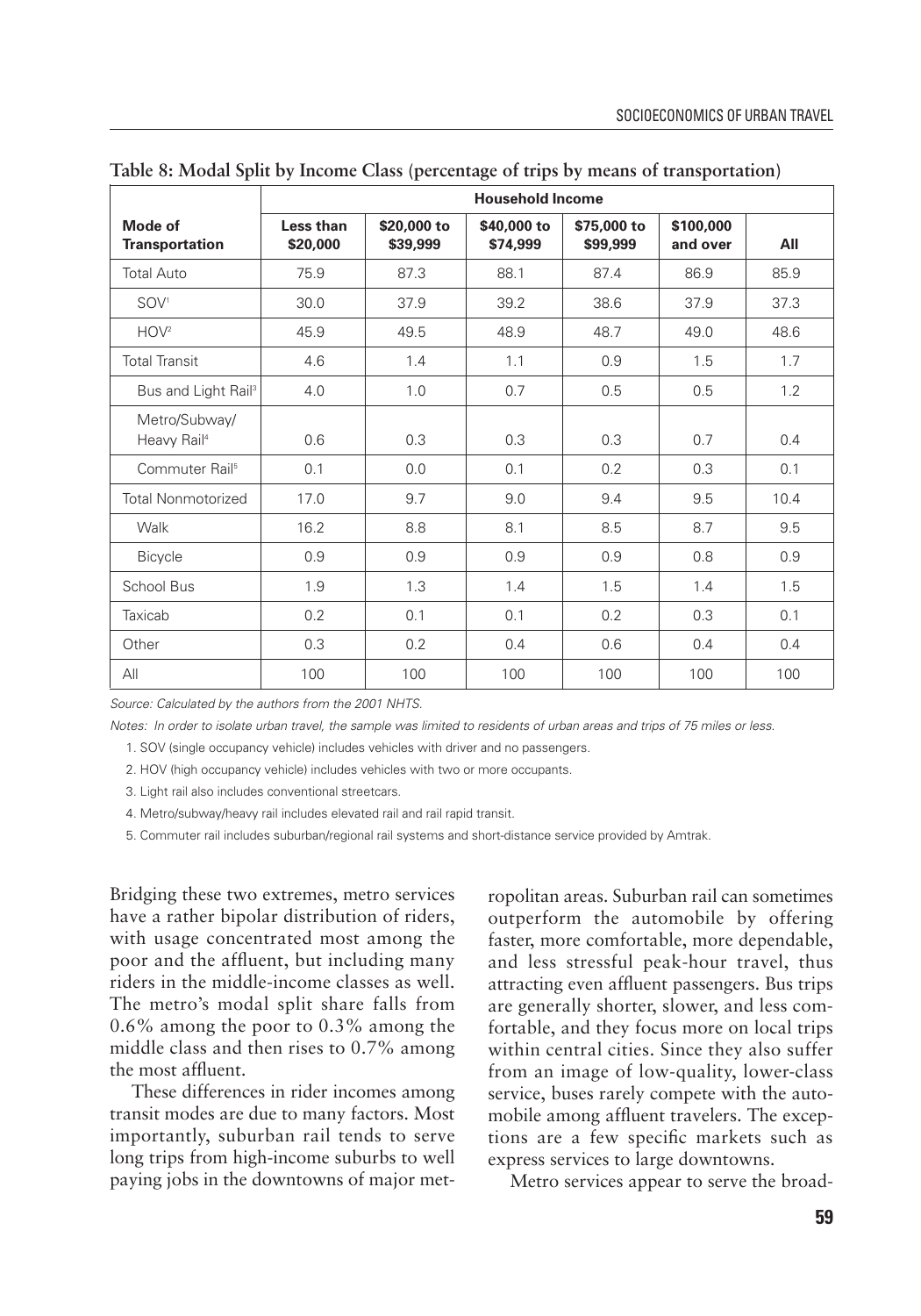

**Figure 2: Differences Among Income Classes in Modal Shares of Public Transport, Walking, and Cycling (percent of trips by type of transport, all trip purposes)**

est spectrum of the population, partly because they are an essential way to get around for almost everyone in New York City, which accounts for half of the nation's metro riders, and thus dominates all national statistics on metro usage.12 High metro usage by affluent riders might be partially attributed to high-income households in exclusive or recently gentrified inner city neighborhoods. In addition, many new metro systems, such as those in Washington, DC and San Francisco, provide services comparable to suburban rail, extending far out to affluent suburban communities. Subsidized free or low-cost parking provided at

outlying stations further encourages use by relatively affluent commuters. At the other end of the spectrum, metro use by the poor can be attributed to the many low-income households living in inner city neighborhoods within the service area of most metro systems. The income distribution of metro riders is bimodal not only in New York City but also in Boston, Washington, DC, Chicago, and virtually every other major city with a metro system.

Recent studies indicate that neighborhoods around some rail transit stations have been gentrifying, attracting increasing numbers of affluent households. As a result,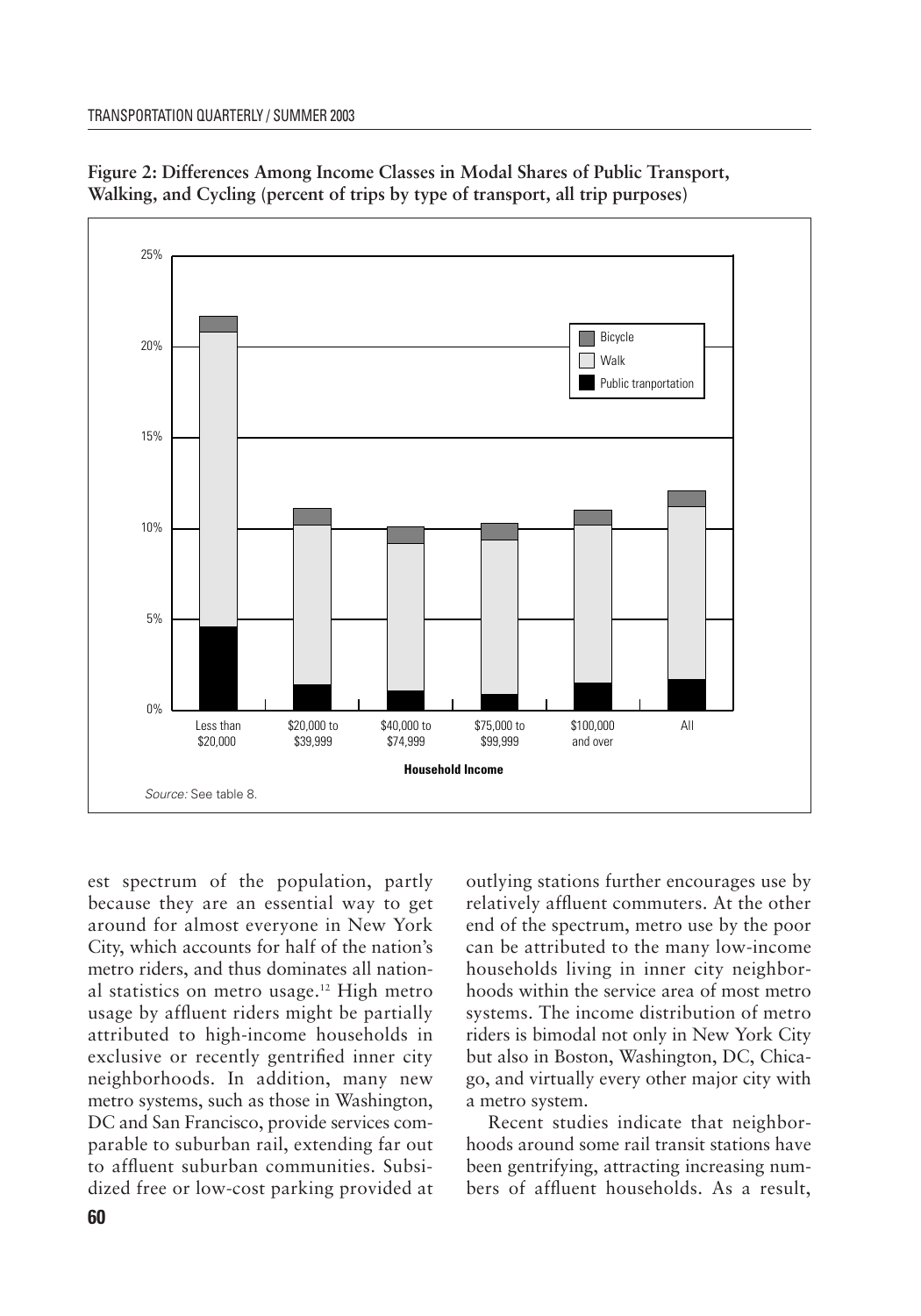property values near such stations have risen significantly.<sup>13</sup> Indeed, low-income households can no longer afford the rising housing costs near some rail stations, forcing them to move to areas with less transit accessibility. The gentrification of working class neighborhoods has helped revitalize many inner cities and older suburbs, while increasing transit use among the affluent. Unfortunately, it has reduced the accessibility of lowincome households to rail transit, and appears to have lessened their use of both metro and commuter rail.

For example, households in the highest income group in the 2001 NHTS (\$100,000 and over) made 1.0% of their trips by metro and commuter rail, while the highest income group in the 1995 NPTS (\$80,000 and over) made only 0.7% of their trips by rail transit. By comparison, the lowest income group in the 2001 NHTS (under \$20,000) made only 0.7% of their trips by rail transit, considerably less than the 1.2% rail transit share of the lowest income group in the 1995 NPTS (under  $$15,000$ ).<sup>14</sup> That suggests that metro and commuter rail use has been increasing among the affluent but declining among the poor.15 Although the 1995 and 2001 income categories are not exactly comparable, the 31.5% increase in per capita income in the USA during those years make the income brackets roughly equivalent.<sup>16</sup>

Government intervention may be necessary to ensure the affordability of transitaccessible housing for poor and working class households. For example, Fannie Mae's location-efficient mortgage program, which focuses on neighborhoods near transit stops, might be further expanded and targeted more toward low-income households.<sup>17</sup>

Large differences in transit rider incomes are important for public policy purposes, since rail transit almost always requires much larger subsidies than bus transit. Thus, a refocusing of subsidies on improving bus services would probably benefit the poor more than spending most future subsidies on expensive new rail transit systems. Of course, there are many other reasons for subsidizing rail transit. For example, some studies suggest that rail systems are more effective than buses in achieving congestion and pollution relief, energy savings, economic development, and more compact land use.<sup>18</sup> Moreover, transit systems must be viewed as a synergistic whole, and even households that usually ride buses benefit from the greater connectivity, speed, and coverage permitted by truly multimodal transit services. Low-income households make a much higher percentage of their trips by transit in large cities with multimodal systems that include rail.

Table 9 shows variation in transit's modal share by income class and size of metropolitan area. Transit use increases sharply with population size. Thus, for all income groups in aggregate, transit modal share rises from 0.4% in areas with less than 250,000 population to 3.4% in areas with a population of 3 million or more.

Each of the income groups shown in Table 9 uses transit much more in large metropolitan areas than in small metropolitan areas. While only 0.1% of affluent households use transit in small metropolitan areas, that modal share rises to 2.2% in the largest metropolitan areas. The increase is due to the greater availability of rail transit in large cities, and the greater likelihood that affluent households will use rail transit compared to bus transit. The jump in transit use by the poor is even greater, from 1.1% to 10.6%. And the poor use transit more than the affluent in every population size category. Yet the ratio of transit mode shares between the poor and the affluent is highest in the smallest metropolitan areas (11:1) and lowest in the largest metropolitan areas (5:1), indicating that the poor account for a higher percentage of total transit riders in small cities than in large cities. In short, most transit riders in small cities are bus riders and most of them are poor. By comparison, transit riders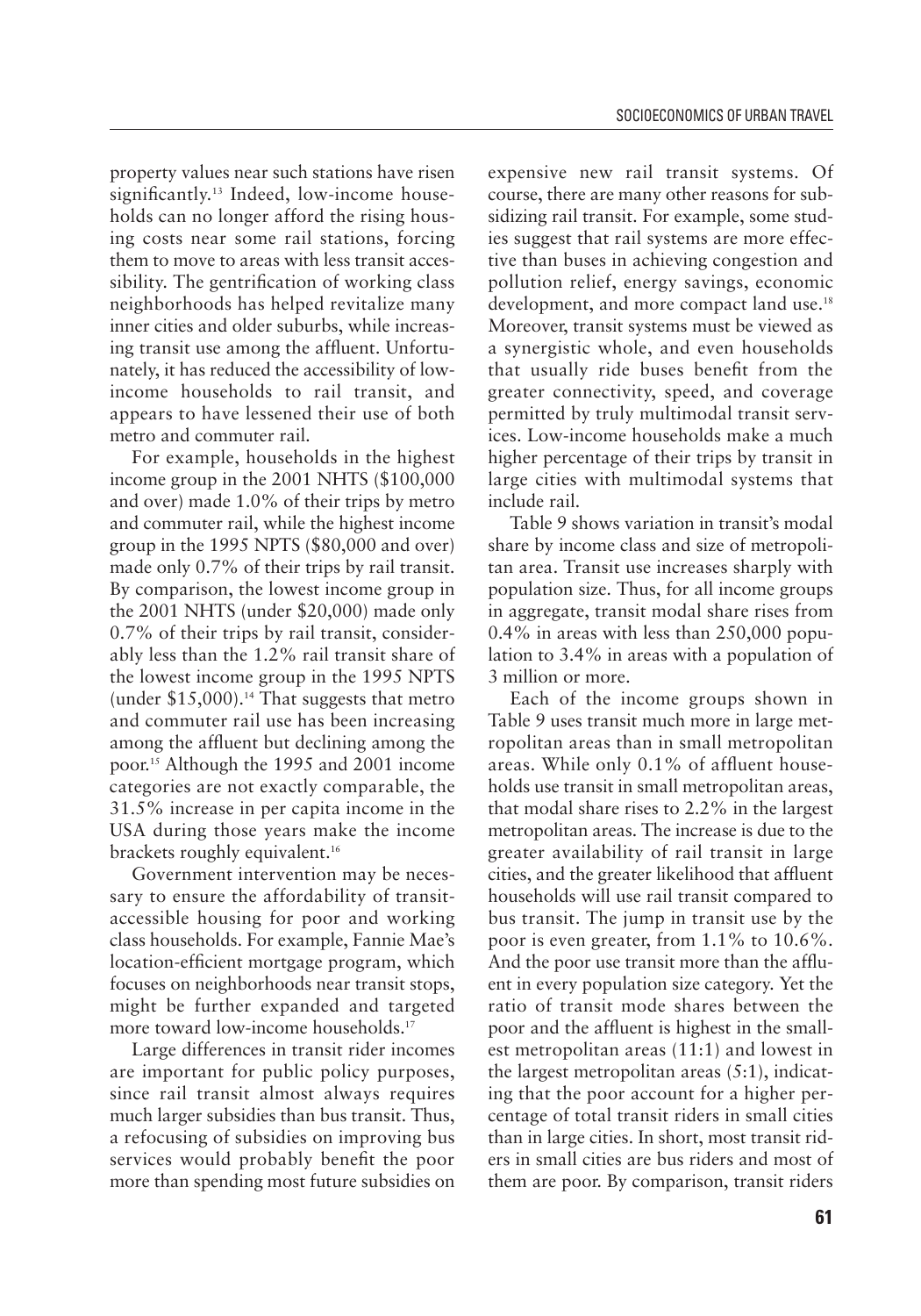|                                               |                       | <b>Household Income</b> |                         |                         |                       |     |  |
|-----------------------------------------------|-----------------------|-------------------------|-------------------------|-------------------------|-----------------------|-----|--|
| <b>Metropolitan</b><br><b>Area Population</b> | Less than<br>\$20,000 | \$20,000 to<br>\$39,999 | \$40,000 to<br>\$74,999 | \$75,000 to<br>\$99,999 | \$100,000<br>and over | All |  |
| Less than 250,000                             | 1.1                   | 0.4                     | 0.1                     | 0.1                     | 0.1                   | 0.4 |  |
| 250.000 - 499.999                             | 2.2                   | 0.3                     | 0.4                     | 0.1                     | 0.3                   | 0.6 |  |
| 500.000 - 999.999                             | 1.8                   | 0.9                     | 0.1                     | 0.1                     | 0.1                   | 0.6 |  |
| 1.000.000 - 2.999.999                         | 5.4                   | 0.6                     | 0.6                     | 0.3                     | 0.3                   | 1.1 |  |
| 3 million or more                             | 10.6                  | 3.4                     | 2.3                     | 1.5                     | 2.2                   | 3.4 |  |
| Nation                                        | 4.8                   | 1.1                     | 0.9                     | 0.7                     | 1.1                   | 1.6 |  |

**Table 9: Public Transit's Market Share by Population Size and Household Income (percentage of trips by transit)**

*Source:* Calculated by the authors from the 2001 NHTS.

*Note:* The metropolitan statistical area (MSA) totals in this table differ slightly from our other urban totals because MSAs by definition include entire counties, parts of which can be rural.

in the largest metropolitan areas use both bus and rail transit and include a much higher proportion of affluent users.

Table 8 reveals some interesting impacts of income on rates of walking, cycling, and taxi use. Walking declines sharply with increasing income, from 16.2% of all trips in the poorest income category to about 9% in all other income categories. The difference is all at the lower end of the income scale and is clearly due to lower auto ownership, as discussed earlier. Bicycling, by comparison, appears to be roughly the same at all incomes levels, accounting for about 0.9% of all trips across the income spectrum. Taxi use is bimodal, with the highest usage among the poor and the affluent. For the poor, taxis provide the closest substitute for the cars they are less likely to own. For the affluent, taxis provide convenient access to airports and train stations, and quick local trips within downtown areas.

Although most of these income differences are consistent with those shown in the 1995 NPTS, there are some discrepancies. For example, the 1995 NPTS showed a marked decline in cycling with increased income, while the 2001 NHTS shows no drop at all. It is possible that bicycling among higher income classes has increased substantially since 1995, or it might simply be due to differences in survey methods. Likewise, the 1995 NPTS showed a much higher level of taxi use among the poor (0.5%) than found in the 2001 NHTS (0.2%). It is unclear why taxi use among the poor is less pronounced than in 1995.

Table 10 reflects basically the same sort of information as Table 8 but presents the distribution of each mode's users among the various income classes, and not the distribution of each income class's trips among the modes (modal split). This information is especially useful for calculating the equity impacts of transportation finance. It shows more clearly than Table 8, for example, that mainly the poor use buses. Households earning less than \$20,000 account for 47.1% of bus riders but only 19.7% of metro riders and 6.3% of suburban rail riders. Conversely, households earning \$100,000 or more account for 41.6% of suburban rail riders and 27.2% of metro riders, but only 6.8% of bus riders.<sup>19</sup>

Table 10 highlights the bimodal nature of taxi use, with 22.3% of taxi passengers from the lowest income class and 33.3% from the highest income class. Pedestrians are somewhat more concentrated in the lower income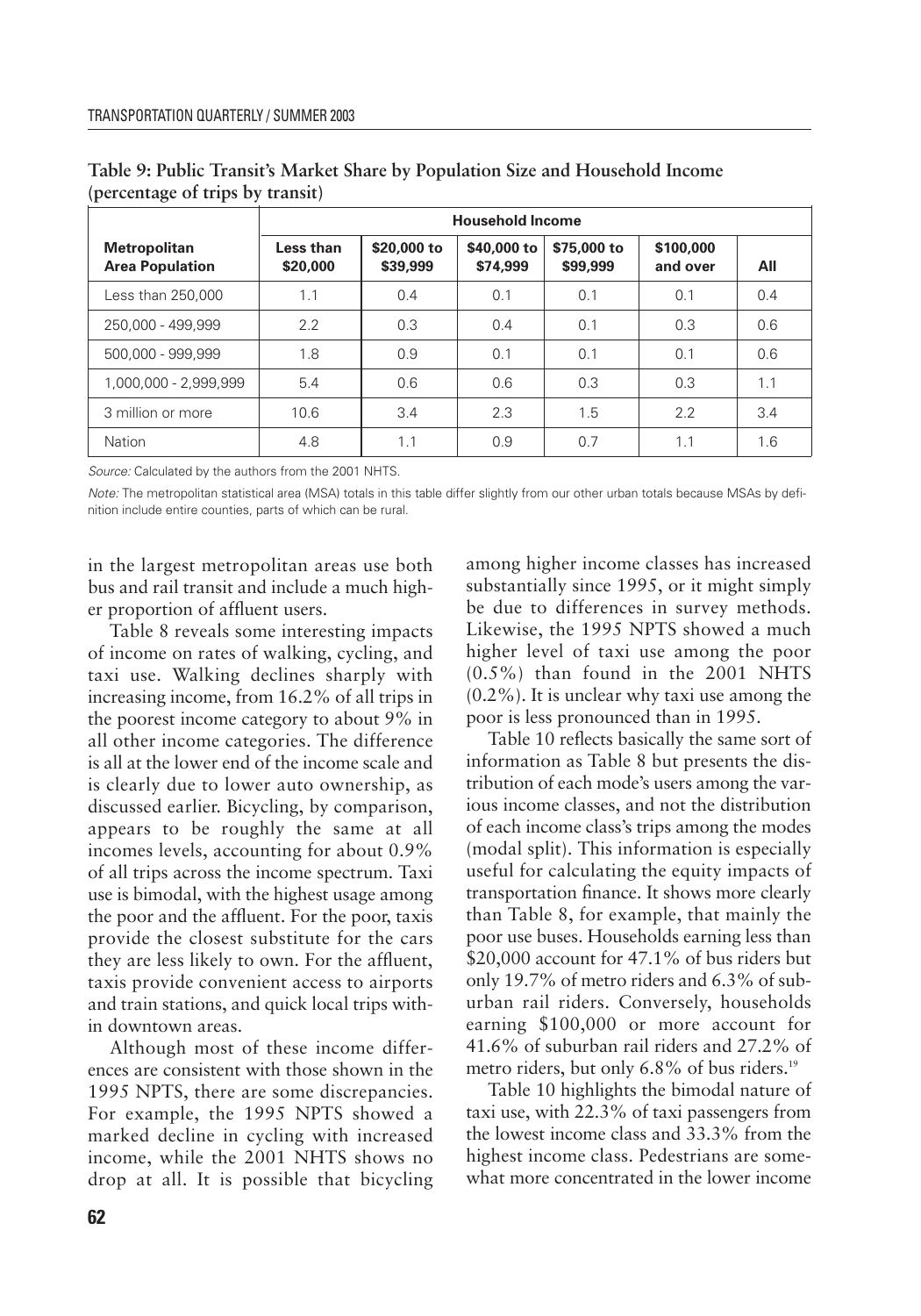|                                          |                       | <b>Household Income</b> |                         |                         |                       |     |  |
|------------------------------------------|-----------------------|-------------------------|-------------------------|-------------------------|-----------------------|-----|--|
| Mode of<br><b>Transportation</b>         | Less than<br>\$20,000 | \$20,000 to<br>\$39,999 | \$40,000 to<br>\$74,999 | \$75,000 to<br>\$99,999 | \$100,000<br>and over | All |  |
| <b>Total Auto</b>                        | 12.3                  | 25.0                    | 32.5                    | 14.4                    | 15.8                  | 100 |  |
| SOV <sup>1</sup>                         | 11.2                  | 24.9                    | 33.3                    | 14.7                    | 15.9                  | 100 |  |
| HOV <sup>2</sup>                         | 13.2                  | 25.0                    | 31.8                    | 14.2                    | 15.8                  | 100 |  |
| <b>Total Transit</b>                     | 37.8                  | 19.8                    | 21.0                    | 7.4                     | 14.1                  | 100 |  |
| Bus and Light Rail <sup>3</sup>          | 47.1                  | 21.4                    | 19.0                    | 5.6                     | 6.8                   | 100 |  |
| Metro/Subway/<br>Heavy Rail <sup>4</sup> | 19.7                  | 18.7                    | 25.2                    | 9.1                     | 27.2                  | 100 |  |
| Commuter Rail <sup>5</sup>               | 6.3                   | 7.0                     | 26.1                    | 19.1                    | 41.6                  | 100 |  |
| <b>Total Nonmotorized</b>                | 22.7                  | 22.8                    | 27.4                    | 12.8                    | 14.3                  | 100 |  |
| Walk                                     | 23.6                  | 22.6                    | 26.9                    | 12.6                    | 14.2                  | 100 |  |
| <b>Bicycle</b>                           | 13.5                  | 24.1                    | 32.8                    | 15.0                    | 14.6                  | 100 |  |
| School Bus                               | 17.9                  | 22.1                    | 30.0                    | 15.0                    | 15.0                  | 100 |  |
| Taxicab                                  | 22.3                  | 12.5                    | 14.0                    | 17.9                    | 33.3                  | 100 |  |
| Other                                    | 12.3                  | 16.5                    | 30.5                    | 23.2                    | 17.4                  | 100 |  |
| All                                      | 13.9                  | 24.6                    | 31.7                    | 14.2                    | 15.7                  | 100 |  |
| Overall Sample Distribution              |                       |                         |                         |                         |                       |     |  |
| Households                               | 22.7                  | 27.8                    | 27.9                    | 10.3                    | 11.3                  | 100 |  |
| Persons                                  | 17.5                  | 25.2                    | 30.1                    | 13.1                    | 14.0                  | 100 |  |
| <b>Trips</b>                             | 13.9                  | 24.6                    | 31.7                    | 14.2                    | 15.7                  | 100 |  |

**Table 10: Income Distribution of Each Mode's Users (percentage composition by income class)**

*Source:* Calculated by the authors from the 2001 NHTS.

*Notes:* In order to isolate urban travel, the sample was limited to residents of urban areas and trips of 75 miles or less.

1. SOV (single occupancy vehicle) includes vehicles with driver and no passengers.

2. HOV (high occupancy vehicle) includes vehicles with two or more occupants.

3. Light rail also includes conventional streetcars.

4. Metro/subway/heavy rail includes elevated rail and rail rapid transit.

5. Commuter rail includes suburban/regional rail systems and short-distance service provided by Amtrak.

classes, but bicyclists are distributed evenly across the entire income spectrum, roughly in proportion to their share of the population.

As expected, high-income households make longer trips than low-income households, as shown in Table 11. For all modes in aggregate, the average trip length for lowincome households is 1.5 miles shorter than for the highest-income households (5.6 miles vs. 7.1 miles). Differences in car trip lengths are not very large, however—only a mile between the top and bottom income classes (6.7 miles vs. 7.7 miles). That suggests that any user charge or tax proportional to vehicle miles traveled (such as roadway tolls or the gasoline tax) would be regressive, since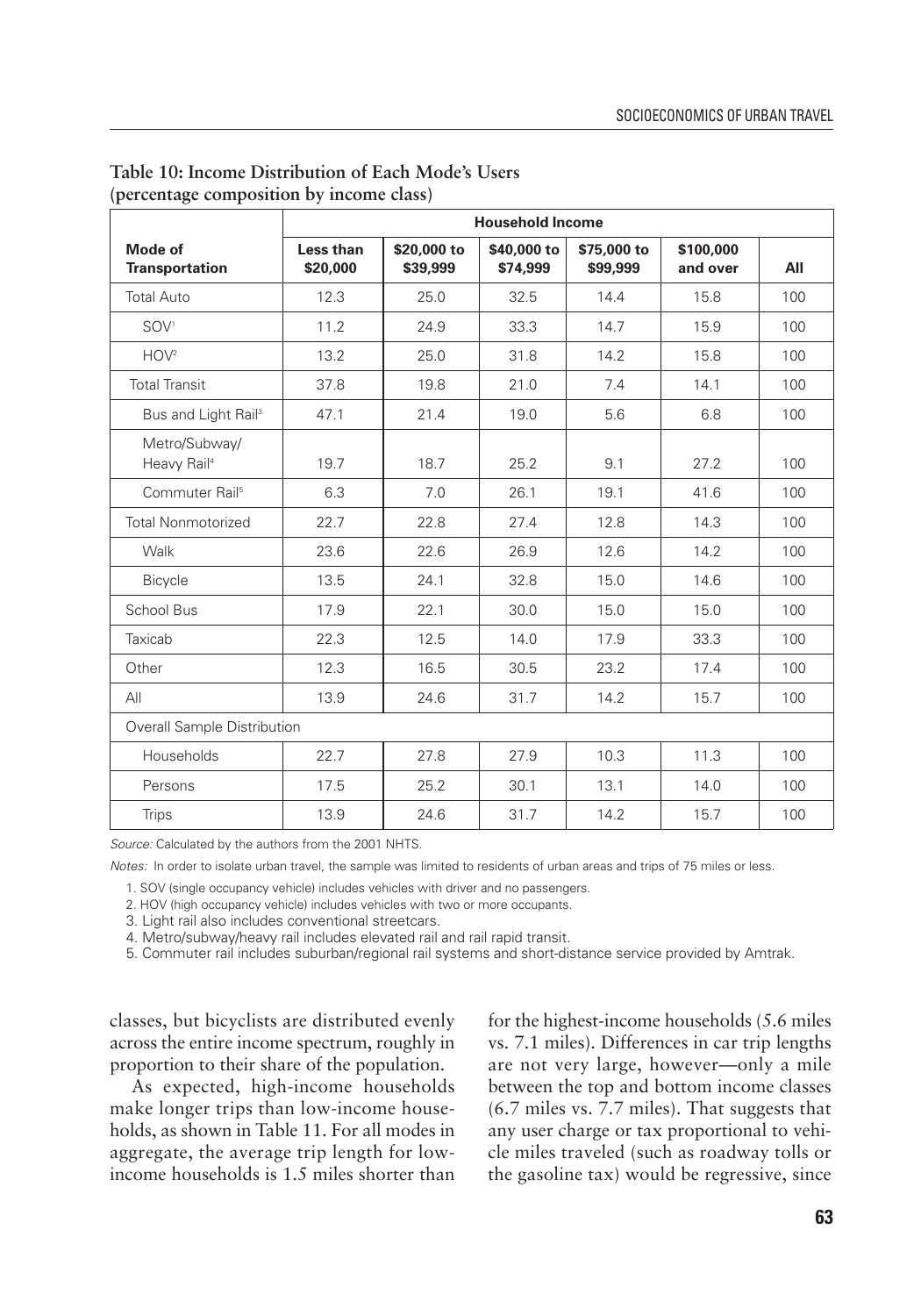the poor would pay only slightly less than the affluent, and the payments would be a much higher percentage of their incomes.<sup>20</sup> To offset such regressivity, the tax revenues would have to be distributed in a way that explicitly benefits low-income households.

While the lengths of auto trips vary only slightly by income, the differences are much larger for transit. Low-income households make transit trips that are only about half as long as those by the most affluent transit riders, but there is substantial variation by type of transit. Metro trip lengths are only slightly different among income classes, possibly due to the long subway trips made by low-income residents of The Bronx, Brooklyn, and Queens to other parts of New York City's vast subway network. Income-based differences in bus and commuter rail trip lengths are much larger. The affluent make bus trips that are almost twice as long as those made by poor households (10.3 miles vs. 5.9 miles), and they make commuter rail trips that are four times longer (27.8 miles

|                                          | <b>Household Income</b> |                         |                         |                         |                       |      |
|------------------------------------------|-------------------------|-------------------------|-------------------------|-------------------------|-----------------------|------|
| Mode of<br><b>Transportation</b>         | Less than<br>\$20,000   | \$20,000 to<br>\$39,999 | \$40,000 to<br>\$74,999 | \$75,000 to<br>\$99,999 | \$100,000<br>and over | All  |
| <b>Total Auto</b>                        | 6.7                     | 7.4                     | 7.8                     | 7.7                     | 7.7                   | 7.5  |
| SOV <sup>1</sup>                         | 6.4                     | 7.0                     | 7.9                     | 8.4                     | 7.9                   | 7.6  |
| HOV <sup>2</sup>                         | 6.9                     | 7.7                     | 7.7                     | 7.2                     | 7.4                   | 7.5  |
| <b>Total Transit</b>                     | 6.0                     | 8.0                     | 8.3                     | 12.0                    | 13.2                  | 8.3  |
| Bus and Light Rail <sup>3</sup>          | 5.9                     | 7.7                     | 7.0                     | 6.7                     | 10.3                  | 6.8  |
| Metro/Subway/<br>Heavy Rail <sup>4</sup> | 7.2                     | 8.3                     | 8.0                     | 14.7                    | 8.7                   | 8.7  |
| Commuter Rail <sup>5</sup>               | 7.4                     | 13.5                    | 18.3                    | 23.2                    | 27.8                  | 22.1 |
| <b>Total Nonmotorized</b>                | 0.7                     | 0.8                     | 0.8                     | 0.9                     | 1.0                   | 0.8  |
| Walk                                     | 0.6                     | 0.7                     | 0.7                     | 0.7                     | 0.9                   | 0.7  |
| <b>Bicycle</b>                           | 1.5                     | 1.5                     | 1.8                     | 2.4                     | 2.5                   | 1.9  |
| School Bus                               | 5.0                     | 5.2                     | 5.6                     | 5.2                     | 5.2                   | 5.3  |
| Taxicab                                  | 4.1                     | 5.2                     | 7.5                     | 6.2                     | 5.6                   | 5.6  |
| Other                                    | 2.2                     | 2.8                     | 3.0                     | 8.8                     | 5.6                   | 4.7  |
| All                                      | 5.6                     | 6.7                     | 7.1                     | 7.1                     | 7.1                   | 6.8  |

**Table 11: Average Trip Length by Mode and Income Class (in miles)**

*Source:* Calculated by the authors from the 2001 NHTS.

*Notes:* In order to isolate urban travel, the sample was limited to residents of urban areas and trips of 75 miles or less.

1. SOV (single occupancy vehicle) includes vehicles with driver and no passengers.

2. HOV (high occupancy vehicle) includes vehicles with two or more occupants.

3. Light rail also includes conventional streetcars.

4. Metro/subway/heavy rail includes elevated rail and rail rapid transit.

5. Commuter rail includes suburban/regional rail systems and short-distance service provided by Amtrak.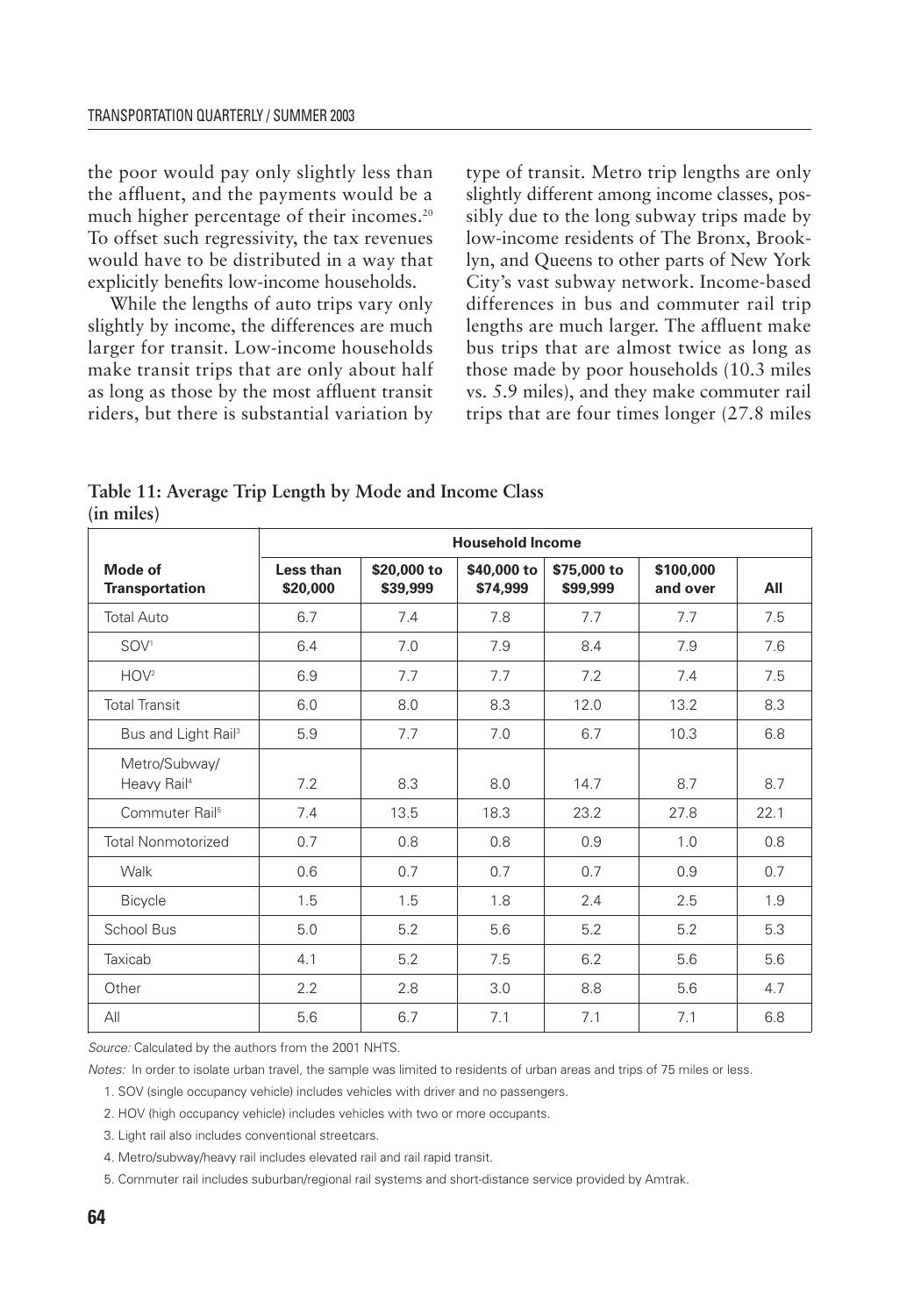vs. 7.4 miles). That suggests that distancebased fares would generally favor the poor, since they make shorter trips. The exception appears to be metro systems, but there are some metro systems where distance-based fares would also favor the poor. Indeed, the systems in Washington, DC and San Francisco already have distance-based fare systems. By comparison, the flat-fare structure in New York City not only encourages long trips but also discourages short trips, since riders pay the same whether they travel one mile or thirty miles, and can transfer for free between subway lines as well as between subway and bus lines.

Finally, low-income households make considerably shorter walk and bike trips than high-income households. Their walk trips are about two-thirds as long, and their bike trips are three-fifths as long. The longer trips of more affluent households might be due to higher incidence of recreational walking and cycling for exercise or relaxation. It might also be due to the more central locations of poor households, where more compact, mixed-use neighborhoods facilitate shorter trips.

The last of the income-based differences we examine here is the variation in time of day of travel. Somewhat similar to the trip distance patterns in the previous table, there are no major differences among income classes in their time of day of car travel. The lowest-income category accounts for 9.4% of peak-hour car trips vs. 11.0% of off-peak car trips (see Table 12). Thus, peak-hour pricing of roadways might be quite regressive indeed, either forcing the poor off the roads during peak hours or extracting burdensome fees from them out of their limited budgets. Of course, the proceeds of congestion pricing could be redistributed to offset its regressivity, but the initial pricing itself unquestionably would be regressive. In London, for example, revenues from the newly instituted congestion pricing in the city center are used for improvements to public transport. The revenues might also be used to finance discount transit passes for low-income riders or special services targeted to serving lowincome neighborhoods.

Time-of-day differences in transit travel are much larger. For all transit modes in aggregate, the poor account for 24.9% of peak-hour transit trips but for 39.4% of offpeak trips. The differences are greatest for the rail transit modes. Poor households account for twice the percentage of off-peak metro riders as peak-hour riders (18.1% vs. 8.9%) and four times the percentage of offpeak commuter rail riders as peak-hour riders (11.7% vs. 3.1%). Thus, large off-peak discounts on transit fares would greatly benefit poor transit riders. Since rail transit enjoys substantial extra capacity during the off-peak hours, the marginal cost of any additional riders then would be virtually zero, justifying very low off-peak fares even on efficiency grounds.

From an equity perspective, the preceding variations in auto ownership, mobility, and travel behavior among different income groups are probably the most important. Nevertheless, there are significant variations by ethnic and racial group, by sex, and by age group that must also be considered in the development of transport policies.

# **Variation in Travel Behavior by Race and Ethnicity**

Because blacks and Hispanics have considerably lower incomes than whites, the differences in travel behavior among these three groups also reflect differences among income classes. One thing they have in common is that they all rely overwhelmingly on the private car to get around. Although whites make the highest percentage of trips by car (87.6%), the other three groups are not far behind, with Asians and Hispanics at 83.1% and blacks at 78.9% (see Table 13).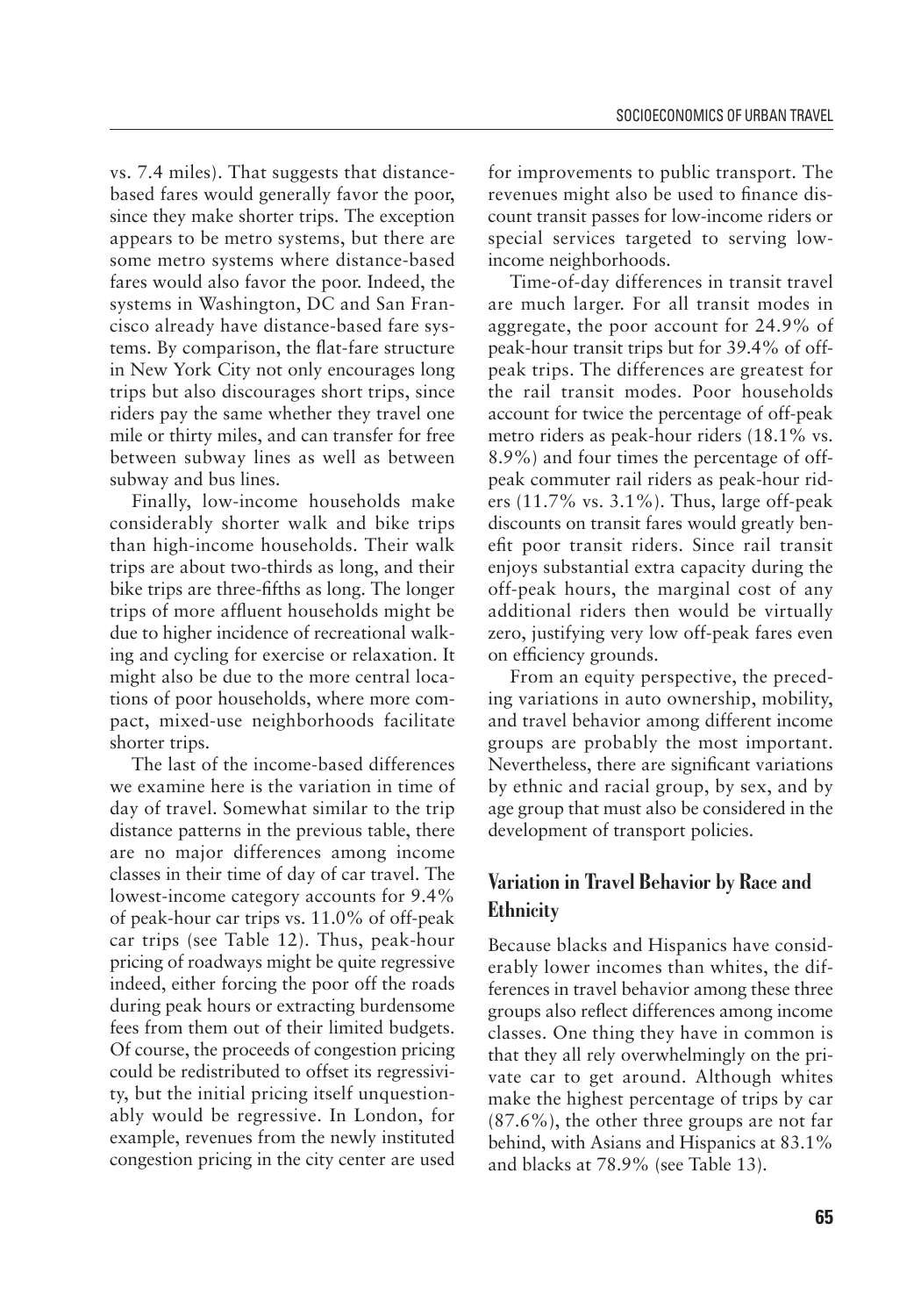|                                      |                       |                         | <b>Household Income</b> |                         |                         |      |
|--------------------------------------|-----------------------|-------------------------|-------------------------|-------------------------|-------------------------|------|
| Mode of<br><b>Transportation</b>     | Less than<br>\$20,000 | \$20,000 to<br>\$39,999 | \$40,000 to<br>\$74,999 | \$75,000 to<br>\$99,999 | \$100,000<br>and over   | All  |
| <b>Total Auto</b>                    |                       |                         |                         |                         |                         |      |
| Peak                                 | 9.4                   | 22.2                    | 33.8                    | 15.9                    | 18.8                    | 100  |
| Off-peak                             | 11.0                  | 24.0                    | 33.1                    | 14.7                    | 17.1                    | 100  |
| <b>Total Transit</b>                 |                       |                         |                         |                         |                         |      |
| Peak                                 | 24.9                  | 20.1                    | 22.2                    | 12.8                    | 20.0                    | 100  |
| Off-peak                             | 39.4                  | 21.0                    | 18.9                    | 5.4                     | 15.2                    | 100  |
| Bus and Light Rail <sup>2</sup>      |                       |                         |                         |                         |                         |      |
| Peak                                 | 36.8                  | 24.6                    | 20.5                    | 10.3                    | 7.9                     | 100  |
| Off-peak                             | 47.3                  | 21.8                    | 18.2                    | 4.7                     | 8.1                     | 100  |
| Metro/Subway/Heavy Rail <sup>3</sup> |                       |                         |                         |                         |                         |      |
| Peak                                 | 8.9                   | 15.3                    | 28.1                    | 11.3                    | 36.5                    | 100  |
| Off-peak                             | 18.1                  | 22.2                    | 21.8                    | 6.0                     | 31.9                    | 100  |
| Commuter Rail <sup>4</sup>           |                       |                         |                         |                         |                         |      |
| Peak                                 | 3.1                   | 9.9                     | 19.8                    | 25.2                    | 42.0                    | 100  |
| Off-peak                             | 11.7                  | 5.0                     | 18.3                    | 13.3                    | 51.7                    | 100  |
| Taxicab                              |                       |                         |                         |                         |                         |      |
| Peak                                 | 8.8                   | 20.6                    | 14.7                    | 20.6                    | 35.3                    | 100  |
| Off-peak                             | 18.4                  | 15.8                    | 13.3                    | 15.2                    | 37.3                    | 100  |
| All Modes                            |                       |                         |                         |                         |                         |      |
| Peak                                 | 10.5                  | 22.1                    | 33.2                    | 15.7                    | 18.4                    | 100  |
| Off-peak                             | 12.0                  | 23.7                    | 32.6                    | 14.6                    | 17.1                    | 100  |
|                                      |                       |                         |                         |                         | All Modes & All Incomes |      |
|                                      |                       |                         |                         | Peak                    |                         | 31.2 |
|                                      |                       |                         |                         | Off-peak                |                         | 68.8 |

## **Table 12: Peak vs. Off-peak Travel by Income Class (percentage distribution of each mode's users by time of day and income)1**

*Source:* Calculated by the authors from the 2001 NHTS.

*Notes:* In order to isolate urban travel, the sample was limited to residents of urban areas and trips of 75 miles or less.

1. Peak period was defined as 6 to 9 a.m. and 4 to 7 p.m. on weekdays; off-peak included all other times.

2. Light rail also includes conventional streetcars.

3. Metro/subway/heavy rail includes elevated rail and rail rapid transit.

4. Commuter rail includes suburban/regional rail systems and short-distance service provided by Amtrak.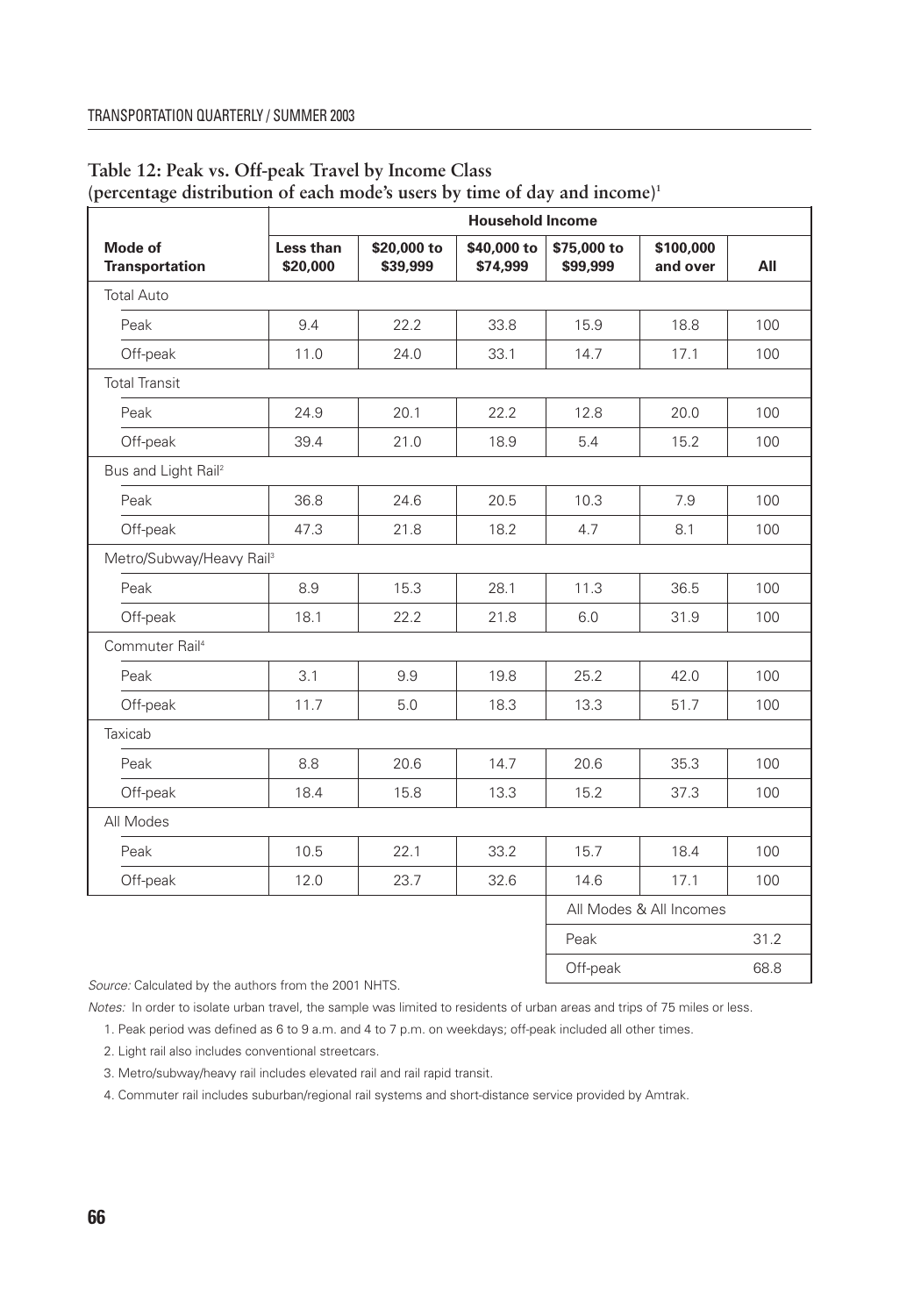The two nonmotorized modes show quite different usage patterns. Bicycling is the highest among whites and Hispanics (0.9% of all trips). For whites, cycling is mostly for recreation, while for Hispanics, it is to reach the workplace. Walking is lower for whites (8.6%) than for the other three groups, who make 12%-13% of their trips by walking.

The largest differences among racial and ethnic groups are in their use of transit. Blacks are almost six times as likely as whites to take their trips by transit in general (5.3% vs. 0.9%), and they are eight times as likely to take the bus  $(4.2\% \text{ vs. } 0.5\%)$ . They are also more likely to take the metro (0.9% vs. 0.3%) and even commuter rail (0.2% vs. 0.1%). Hispanics use transit less than blacks but still about three times more than whites (2.4% vs. 0.9%). Their use of rail transit is the same as blacks, but they rely on buses four times more  $(2.0\% \text{ vs. } 0.5\%)$ . By comparison, Asians show just the reverse tendency, with the highest rail transit modal split shares of any group but with bus usage less than among blacks or Hispanics. That might reflect the concentration of Asian immigrants in the very largest American cities with extensive rail transit systems.

It is clear from Table 13 that racial and ethnic minorities rely far more on transit than whites. Moreover, they account for a large percentage of all transit users (not shown in Table 13). Blacks and Hispanics together comprise 54% of the country's transit users: 62% of all bus riders, 35% of all metro riders, and 29% of all commuter rail riders.21 If one includes low-income households as well, the combination of blacks, Hispanics, and low-income nonminority households comprises an even higher percentage of transit riders: 63% overall, and 73% of bus riders, 44% of metro riders, and 31% of commuter rail riders.

Thus, improving transit services and fare structures in American cities would generally benefit minorities, as well as low-income households. Nevertheless, blacks, Hispanics, and poor households all rely primarily on bus transit and far less on rail transit. Subsidies spent on improving bus systems would especially favor minorities, as well as lowincome households in general.

As documented extensively in the literature, most transit systems have tended to take minority and low-income "captive riders" for granted and focused their fare and service policies on attracting middle-class and affluent riders out of their automobiles.<sup>22</sup> In many cases, the result has been lowerquality service for the poor and minorities and superior service, at high public subsidy cost, for the affluent. New and extended rail transit systems, in particular, have been aimed at luring affluent suburban motorists out of their cars to reduce congestion, air pollution, and energy use in American cities. Some have argued that it would be both more equitable and more efficient to target limited subsidy dollars to inner city bus services that are cheaper, more intensively used, and require far less subsidy per passenger served<sup>23</sup>

The impacts of transit subsidies, service distribution, and fare structure on minority groups have had legal consequences, especially during the 1980s. Civil rights organizations filed numerous administrative complaints and law suits against transit systems whose fare and service policies were seen as discriminating against minority riders. They claimed that such discrimination violates Title VI of the Civil Rights Act, even if it is not intentionally aimed at harming minorities but has that effect. Recent court rulings requiring proof of intent have virtually ended legal challenges of this sort. Nevertheless, it remains an important issue, especially since minorities comprise such a high percentage of transit riders.24

## **Variation in Travel Behavior by Sex**

At least in terms of their travel behavior, women and men are becoming more and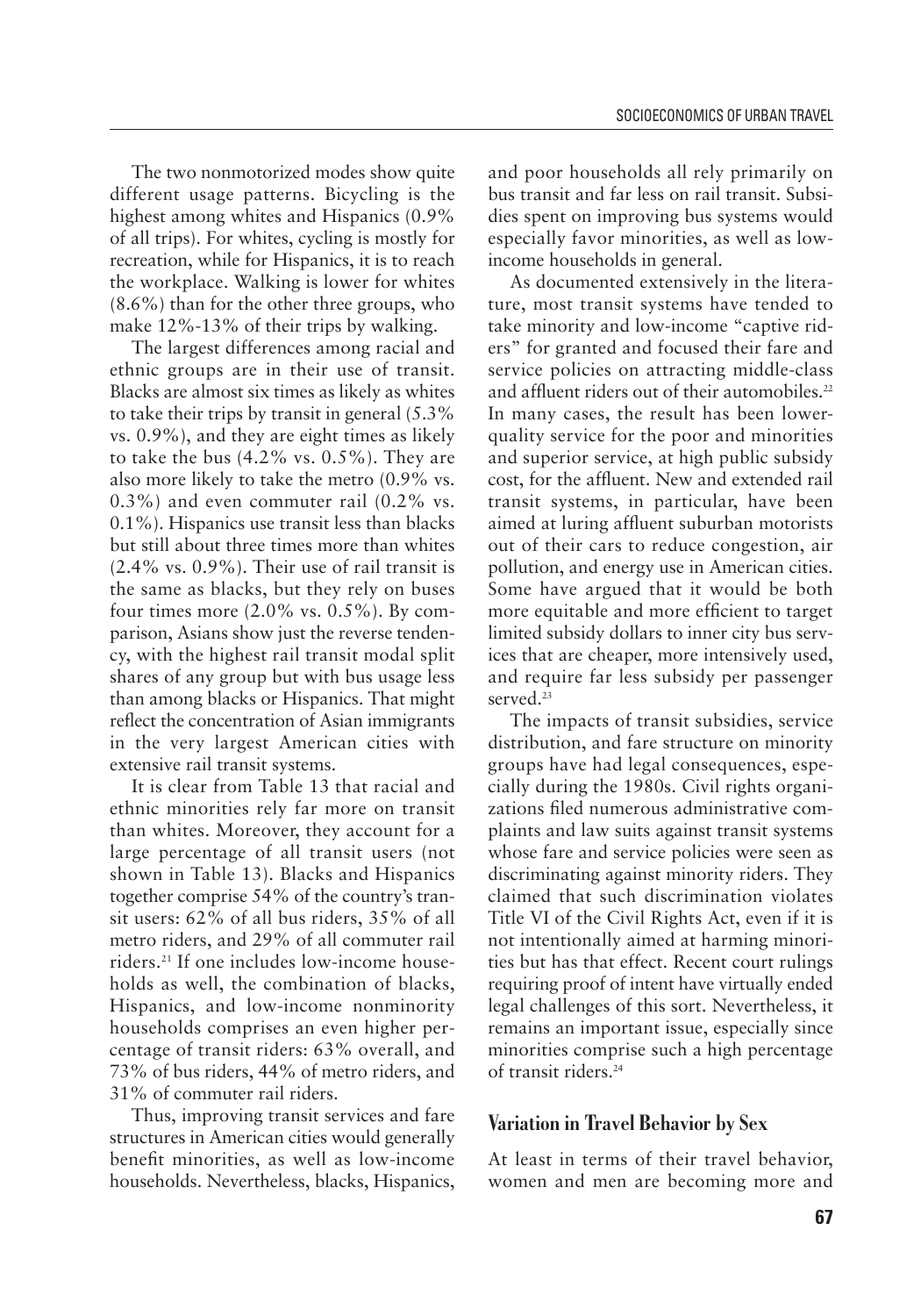| Mode of                                  | <b>Race/Ethnicity</b> |      |       |                             |  |  |
|------------------------------------------|-----------------------|------|-------|-----------------------------|--|--|
| <b>Transportation</b>                    | <b>Black</b><br>Asian |      | White | <b>Hispanic<sup>6</sup></b> |  |  |
| <b>Total Auto</b>                        | 78.9                  | 82.7 | 87.6  | 83.1                        |  |  |
| SOV <sup>1</sup>                         | 35.7                  | 33.5 | 40.1  | 27.5                        |  |  |
| HOV <sup>2</sup>                         | 43.2                  | 49.3 | 47.6  | 55.5                        |  |  |
| <b>Total Transit</b>                     | 5.3                   | 3.2  | 0.9   | 2.4                         |  |  |
| Bus and Light Rail <sup>3</sup>          | 4.2                   | 1.8  | 0.5   | 2.0                         |  |  |
| Metro/Subway/Heavy Rail <sup>4</sup>     | 0.9                   | 1.1  | 0.3   | 0.3                         |  |  |
| Commuter Rail <sup>5</sup>               | 0.2                   | 0.3  | 0.1   | 0.1                         |  |  |
| <b>Total Nonmotorized</b>                | 13.2                  | 12.3 | 9.6   | 12.6                        |  |  |
| Walk                                     | 12.6                  | 11.7 | 8.6   | 11.8                        |  |  |
| Bicycle                                  | 0.6                   | 0.5  | 0.9   | 0.9                         |  |  |
| School Bus                               | 2.1                   | 1.4  | 1.3   | 1.5                         |  |  |
| Taxicab                                  | 0.2                   | 0.2  | 0.1   | 0.1                         |  |  |
| Other                                    | 0.2                   | 0.1  | 0.4   | 0.3                         |  |  |
| AlI                                      | 100                   | 100  | 100   | 100                         |  |  |
| Overall Sample Distribution <sup>7</sup> |                       |      |       |                             |  |  |
| Percent of Total Households              | 11.3                  | 2.1  | 74.3  | 8.7                         |  |  |
| Percent of Total Trips                   | 11.5                  | 2.7  | 69.9  | 12.7                        |  |  |

## **Table 13: Variation in Modal Choice by Race/Ethnicity (percentage of trips by means of transportation)**

*Source:* Calculated by the authors from the 2001 NHTS.

*Notes:* In order to isolate urban travel, the sample was limited to residents of urban areas and trips of 75 miles or less.

1. SOV (single occupancy vehicle) includes vehicles with driver and no passengers.

2. HOV (high occupancy vehicle) includes vehicles with two or more occupants.

3. Light rail also includes conventional streetcars.

4. Metro/subway/heavy rail includes elevated rail and rail rapid transit.

5. Commuter rail includes suburban/regional rail systems and short-distance service provided by Amtrak.

6. The Hispanic category was defined to be mutually exclusive of blacks and whites.

7. Rows do not add to 100% because some racial and ethnic categories are not shown.

more alike. As shown in Table 14, there are only minor differences by sex in choice of travel mode. Men and women both rely on the private car for about 86% of their urban trips. The only difference here is that women are more likely than men to carpool (51.5% vs. 44.7%), perhaps because mothers often chauffeur their children to school, sports events, and friends' houses. Transit use, taxi

use, and walking are only slightly different among men and women. The only major difference in travel behavior is that women are far less likely to cycle  $(0.5\% \text{ vs. } 1.2\%)$ . By comparison, women cycle almost as much as men in countries such as The Netherlands, Denmark, and Germany, where cities have invested heavily in cycling infrastructure and a range of policies to make cycling safe.<sup>25</sup>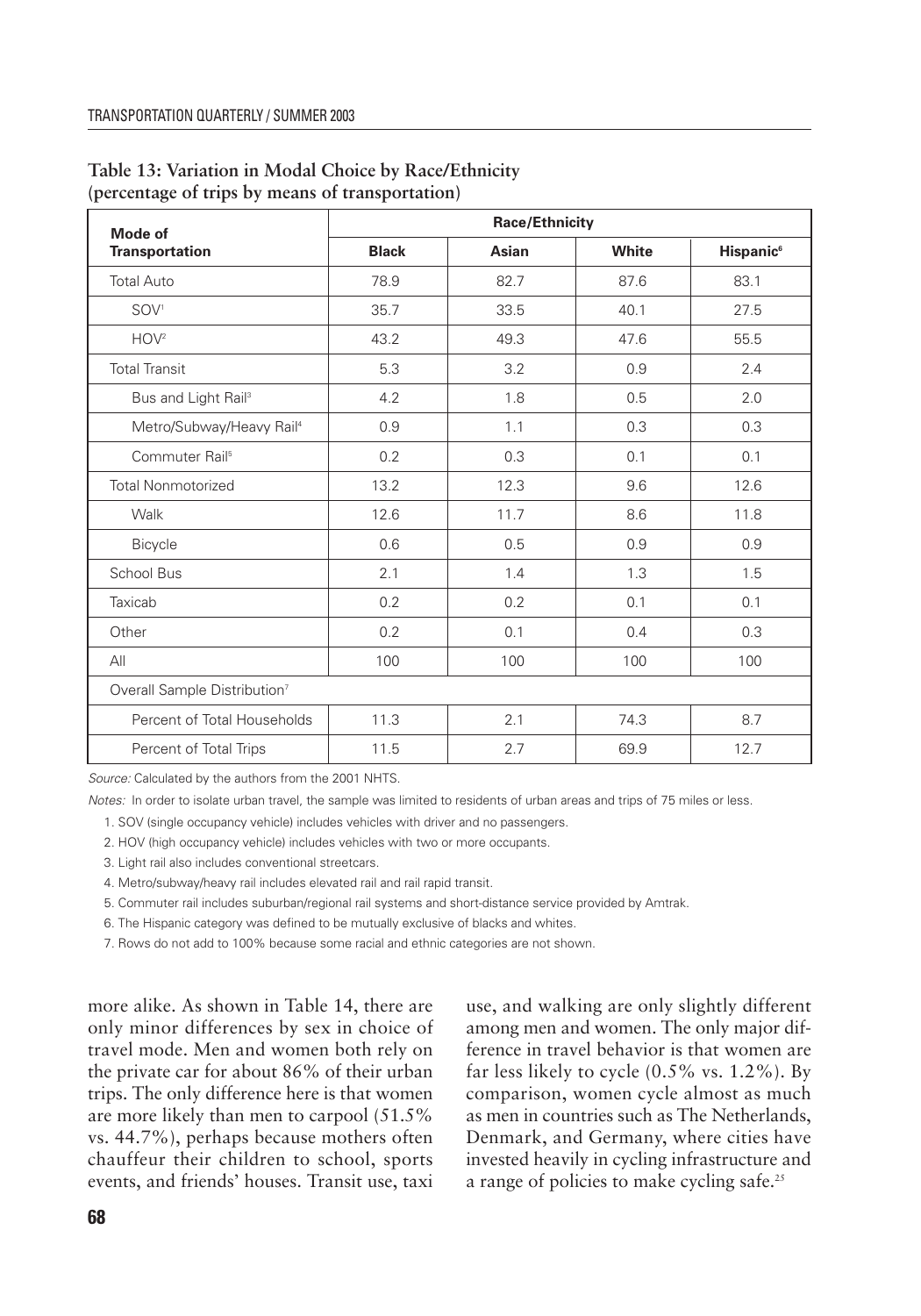| <b>Mode of</b>                       | <b>Sex</b>  |               |      |  |  |  |
|--------------------------------------|-------------|---------------|------|--|--|--|
| <b>Transportation</b>                | <b>Male</b> | <b>Female</b> | All  |  |  |  |
| <b>Total Auto</b>                    | 85.6        | 86.0          | 85.8 |  |  |  |
| SOV <sup>1</sup>                     | 40.8        | 34.5          | 37.6 |  |  |  |
| HOV <sup>2</sup>                     | 44.7        | 51.5          | 48.2 |  |  |  |
| <b>Total Transit</b>                 | 1.7         | 1.8           | 1.7  |  |  |  |
| Bus and Light Rail <sup>3</sup>      | 1.1         | 1.3           | 1.2  |  |  |  |
| Metro/Subway/Heavy Rail <sup>4</sup> | 0.4         | 0.4           | 0.4  |  |  |  |
| Commuter Rail <sup>5</sup>           | 0.2         | 0.1           | 0.1  |  |  |  |
| <b>Total Nonmotorized</b>            | 10.6        | 10.5          | 10.5 |  |  |  |
| Walk                                 | 9.3         | 9.9           | 9.6  |  |  |  |
| Bicycle                              | 1.2         | 0.5           | 0.9  |  |  |  |
| School Bus                           | 1.6         | 1.3           | 1.4  |  |  |  |
| Taxicab                              | 0.1         | 0.1           | 0.1  |  |  |  |
| Other                                | 0.5         | 0.3           | 0.4  |  |  |  |
| All                                  | 100         | 100           | 100  |  |  |  |

**Table 14: Variation in Modal Choice by Sex (percentage of trips by means of transportation)**

*Source:* Calculated by the authors from the 2001 NHTS.

*Notes:* In order to isolate urban travel, the sample was limited to residents of urban areas and trips of 75 miles or less. 1. SOV (single occupancy vehicle) includes vehicles with driver and no passengers.

2. HOV (high occupancy vehicle) includes vehicles with two or more occupants.

3. Light rail also includes conventional streetcars.

4. Metro/subway/heavy rail includes elevated rail and rail rapid transit.

5. Commuter rail includes suburban/regional rail systems and short-distance service provided by Amtrak.

#### **Variation in Travel Behavior by Age**

Table 15 shows that mobility rates are lowest for children and the elderly, both in terms of trips per day and mileage covered. The age group 25-64 has the highest mobility at 4.4 trips per day and 32.7 miles per day. That is a third more trips per day than children and the elderly, and almost twice the mileage per day. Within the elderly grouping, however, there are enormous variations in mobility rates, much larger than the differences between the elderly and nonelderly. Thus, persons 85 years and older made only 1.9 trips per day, less than half the 3.9 trips per day made by those 65 to 69 years old. Similarly, persons 85 years and older covered only about a third as many miles per day as persons 65 to 69 years old.

While mobility rates clearly decline for the elderly, their choice of travel mode is quite similar to the rest of the adult population (see Table 16). Just as other Americans, they are overwhelmingly dependent on the car for getting around town. Indeed, they rely on the car for 89.1% of their trips, a higher percentage than for any other age group and three percentage points higher than the population as a whole. That is not surprising given the greater convenience, comfort, and privacy of the auto compared to other modes. What is perhaps surprising is that the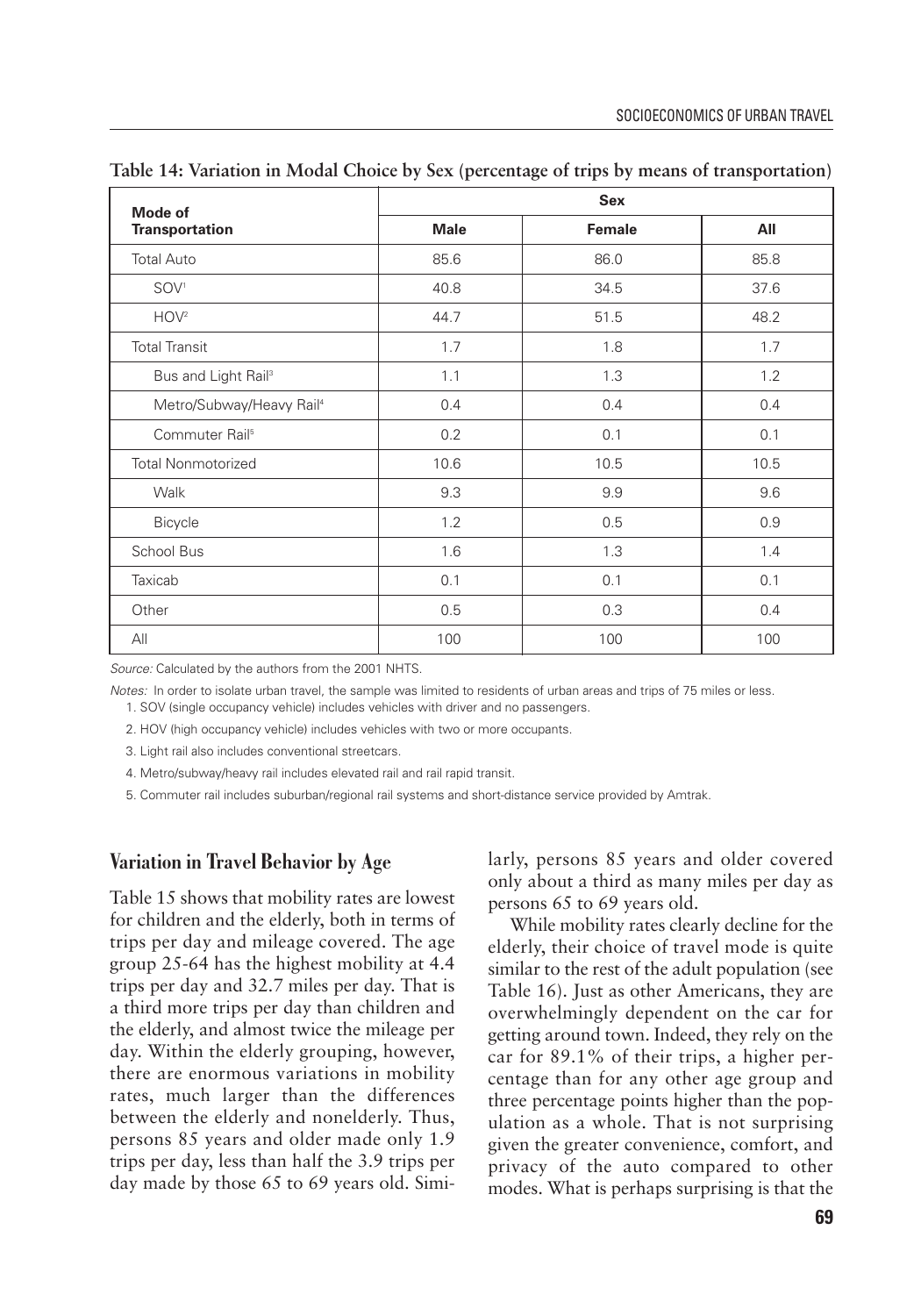elderly make over half of their car trips as drivers, while most other age groups (except 40 to 64) make more trips as passengers than as drivers. Clearly, the elderly rely on the mobility and independence that the automobile enables them to preserve as they grow older. The main concern is that many elderly continue to drive in spite of serious deterioration of their eyesight, hearing, and reflexes, thus endangering themselves and others.

While elderly Germans and Dutch make over half their trips by walking or cycling, those nonmotorized modes account for only 9% of the trips of elderly Americans.<sup>26</sup> Even the Dutch elderly who are 75 or older make a fourth of all their trips by bike. Germans in this 75+ age group make 7% of their trips by bike. By comparison, Americans who are 65 or older make only 0.4% of their trips by bike.

In the United States, there are no feasible alternatives to the private car for most trip purposes in most cities. That forces the elderly to drive, whether they want to or not. Not only does the forced reliance on the private car expose elderly Americans to considerable traffic dangers, it deprives them of valuable physical exercise they would get from walking and cycling.

There are few differences between the findings of the 1995 NPTS and the 2001 NHTS regarding the impact of age on travel behavior. The mobility rate differences among age groups are virtually identical. The modal split share of walking almost doubles for all age groups, but that is due to the change in survey methodology. The 1995 NPTS and 2001 NHTS both confirm the overwhelming reliance of the elderly on the private car, as well as their high proportion of car trips as drivers. The 2001 NHTS, however, reports a decline in transit use by the elderly (from 2.2% in 1995 to 1.3% of all trips in 2001).

It is notable that the elderly are less likely than the population as a whole to take transit (1.3% vs. 1.7% of trips). Most of the transit trips the elderly make are by bus, with the two rail transit modes together accounting for only 0.1% of all trips by elderly

| Age      | Trips per Day, per Person | Miles Traveled per Day, per Person |  |  |
|----------|---------------------------|------------------------------------|--|--|
| 5 to 15  | 3.4                       | 17.1                               |  |  |
| 16 to 24 | 4.0                       | 28.3                               |  |  |
| 25 to 39 | 4.4                       | 32.9                               |  |  |
| 40 to 64 | 4.4                       | 32.4                               |  |  |
| $65+$    | 3.4                       | 18.7                               |  |  |
| 65 to 69 | 3.9                       | 24.4                               |  |  |
| 70 to 74 | 3.8                       | 20.8                               |  |  |
| 75 to 79 | 3.1                       | 16.2                               |  |  |
| 80 to 84 | 2.8                       | 13.6                               |  |  |
| $85+$    | 1.9                       | 9.2                                |  |  |
| All      | 4.0                       | 27.0                               |  |  |

**Table 15: Impact of Age on Mobility Levels**

*Source:* Calculated from the 2001 NHTS by Mary Ann Keyes, Federal Highway Administration, US Department of Transportation. *Note:* In order to isolate urban travel, the sample was limited to residents of urban areas and trips of 75 miles or less.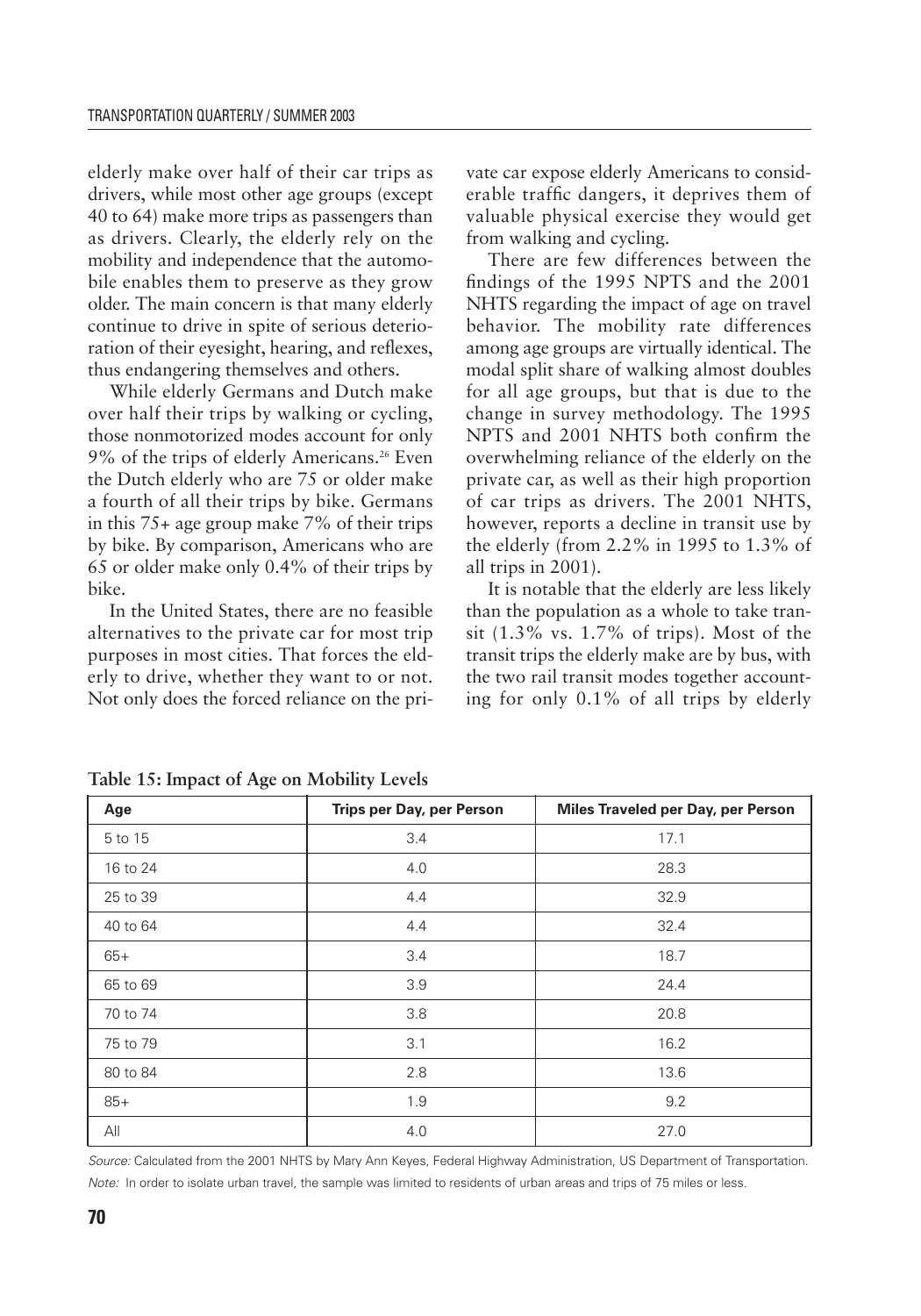Americans. That might reflect the difficulty of reaching rail transit stations, which tend to be located farther away and require either a long walk or a bus trip and transfer to reach them. The elderly also have difficulty negotiating the stairs in some rail stations, many of which are still not accessible for persons with disabilities. That is especially true in old subway systems like New York City's, where less than 5% of stations are wheelchair accessible.27 At most stations, the rider must negotiate two or three long flights of stairs and long, circuitous passageways.

Older subway and commuter rail systems, with over 80% of the country's rail transit passengers, have found it too expensive to fully convert their stations.

In addition, most rail systems are radially designed, with a focus on serving peak-hour work trips between the suburbs and downtown. That obviously is not the sort of trip most elderly need to make. For shopping, medical, or social trips during the off-peak, bus services are usually a better option. That might also help explain the lesser use of rail transit by the elderly.

| Mode of<br><b>Transportation</b>     | Age     |          |          |          |           |      |
|--------------------------------------|---------|----------|----------|----------|-----------|------|
|                                      | 5 to 15 | 16 to 24 | 25 to 39 | 40 to 64 | 65 & over | All  |
| <b>Total Auto</b>                    | 70.7    | 85.3     | 87.4     | 89.8     | 89.1      | 85.8 |
| SOV <sup>1</sup>                     | 0.5     | 39.2     | 43.6     | 51.9     | 45.7      | 37.6 |
| HOV <sup>2</sup>                     | 70.2    | 46.1     | 43.8     | 38.0     | 43.4      | 48.2 |
| <b>Total Transit</b>                 | 1.1     | 2.9      | 2.1      | 1.5      | 1.3       | 1.7  |
| Bus and Light Rail <sup>3</sup>      | 0.9     | 2.1      | 1.2      | 1.0      | 1.2       | 1.2  |
| Metro/Subway/Heavy Rail <sup>4</sup> | 0.1     | 0.6      | 0.7      | 0.3      | 0.1       | 0.4  |
| Commuter Rail <sup>5</sup>           | 0.0     | 0.2      | 0.2      | 0.2      | 0.0       | 0.1  |
| <b>Total Nonmotorized</b>            | 18.4    | 10.0     | 9.8      | 8.2      | 9.3       | 10.5 |
| Walk                                 | 15.2    | 9.3      | 9.2      | 7.8      | 8.9       | 9.6  |
| <b>Bicycle</b>                       | 3.2     | 0.6      | 0.6      | 0.4      | 0.4       | 0.9  |
| School Bus                           | 8.9     | 1.2      | 0.0      | 0.0      | 0.1       | 1.4  |
| Taxicab                              | 0.1     | 0.1      | 0.2      | 0.1      | 0.1       | 0.1  |
| Other                                | 0.8     | 0.4      | 0.3      | 0.3      | 0.2       | 0.4  |
| All                                  | 100     | 100      | 100      | 100      | 100       | 100  |

**Table 16: Impact of Age on Modal Choice (percentage of trips by means of transportation)**

*Source:* Calculated by the authors from the 2001 NHTS.

*Notes:* In order to isolate urban travel, the sample was limited to residents of urban areas and trips of 75 miles or less.

1. SOV (single occupancy vehicle) includes vehicles with driver and no passengers.

2. HOV (high occupancy vehicle) includes vehicles with two or more occupants.

3. Light rail also includes conventional streetcars.

4. Metro/subway/heavy rail includes elevated rail and rail rapid transit.

5. Commuter rail includes suburban/regional rail systems and short-distance service provided by Amtrak.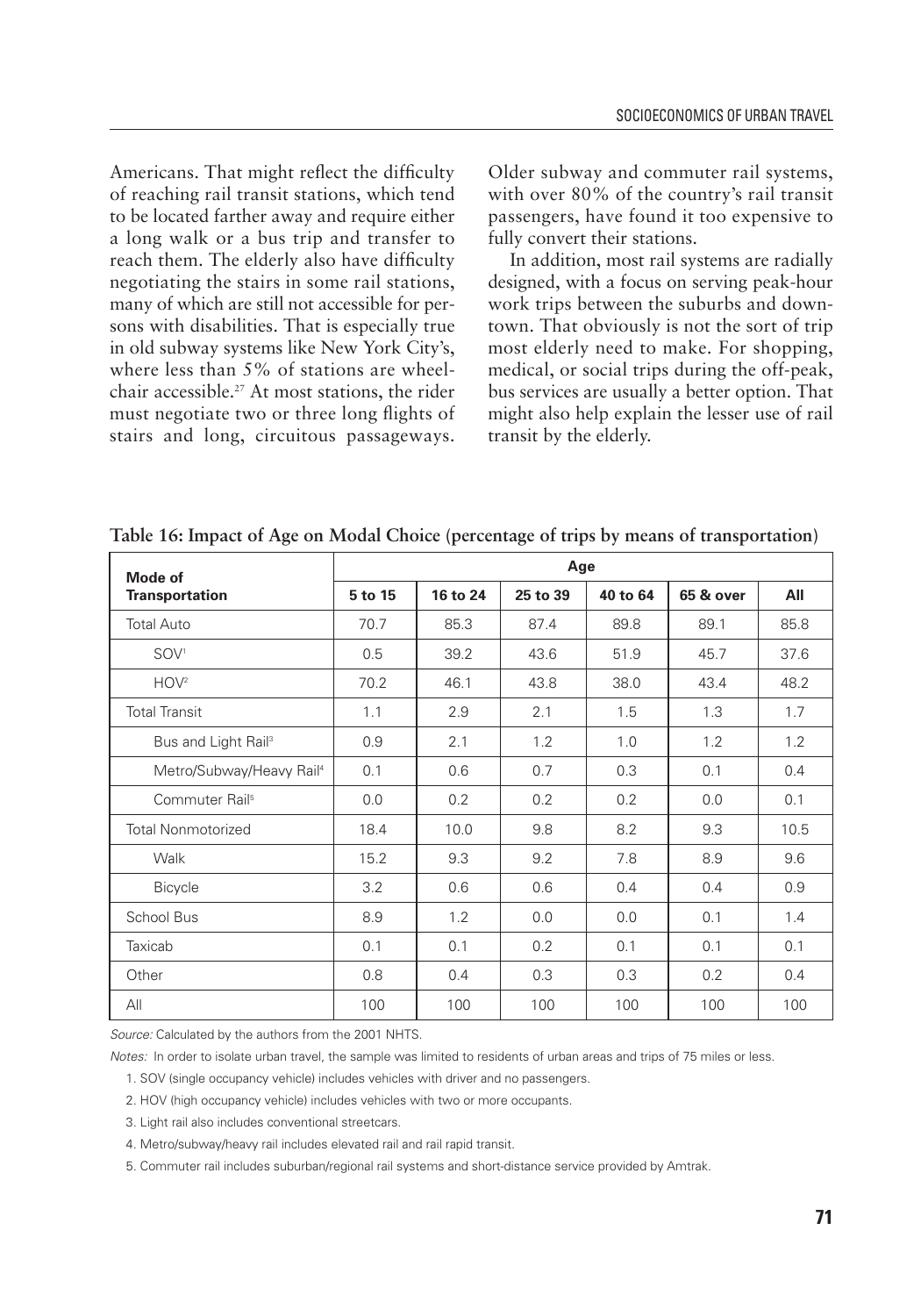## **Conclusions and Policy Implications**

The most obvious message from the 2001 NHTS is that the private car continues to dominate urban travel among every segment of the American population. Indeed, the car's percentage of total trips probably increased from 1995 to 2001, even though the 2001 NHTS shows a slight decline from 1995. As noted previously, the NHTS used a new survey methodology that almost doubled the number of reported walk trips, which in turn reduced the percentage of car trips. More surprising, perhaps, is the increased share of HOV trips compared to SOV (from 51.5% of car trips in 1995 to 56.6% in 2001). The increase might be due to the long-term decline in the percentage share of work trips, which have the lowest vehicle occupancy, and a corresponding rise in the percentage share of nonwork trips, which have the highest vehicle occupancies. Thus, the finding does not necessarily contradict US Census data that report a long-term decline in carpooling for the work trip. Rather, it may reflect the declining relative importance of the journey to work, which in 2001 accounted for less than a fifth of all trips.<sup>28</sup>

Public transit's share of urban trips continued to decline between 1995 and 2001, from 2.2% to 1.7%, but the reported decline is exaggerated due to the increased sampling of walk trips.29 Since total unlinked transit trips—as reported by transit systems actually rose by over a fifth between 1995 and 2001, such a sharp decline in transit's market share seems unlikely.<sup>30</sup> Some of the reported increase in unlinked transit trips, however, was artificial, resulting from additional transfers caused by the redesign of route networks with timed-transfer hubs. Moreover, the US Census shows a considerable decline in transit's market share of the work trip from 1990 to 2000 (from 5.3% to 4.7%). That also lends some credibility to the declining transit share of total trips

(from 2.2% to 1.7%) reported by the 2001 NHTS.

Nonmotorized transportation's share of urban trips (not shown in Table 2, which includes both urban and rural trips) increased from 6.8% to 10.4% between 1995 and 2001. Bicycling's share remained stable at 0.9%, while the walking share rose from 5.9% to 9.5% due to the survey changes noted earlier. Taxi use declined from  $0.18\%$  to  $0.13\%$  of all urban trips.<sup>31</sup>

Clearly, the 1995 NPTS and 2001 NHTS are not directly comparable. As noted earlier in our description of the NHTS survey, several significant changes in methodology were made that affected the results. Thus, all the differences between 1995 and 2001 statistics must be viewed with caution. Nevertheless, the 1995 NPTS and 2001 NHTS show almost identical patterns of differences in travel behavior among different socioeconomic groupings. For example, both surveys confirm that only a small percentage of the urban poor use any form of transit (6.8% in 1995 vs. 4.6% in 2001) and instead rely on the auto for the vast majority of their trips (75.9% in both 1995 and 2001). Both surveys confirm the income disparities among transit riders, with bus riders the poorest and commuter rail riders the most affluent. Both show that poor transit riders are more likely to ride during the off-peak and to make shorter trips than affluent riders. Differences in travel behavior by ethnic and racial group, sex, and age are also virtually the same in 2001 as in 1995.

The overall policy implications of this socioeconomic analysis of the 2001 NHTS are roughly the same as those proposed by one of the authors in his analysis of the 1995 NPTS.32 The disadvantaged in our society, especially the poor, minorities, and the elderly, depend crucially on the private car to get around the cities they live in. They use public transit for only a tiny percentage of their overall trips. Thus, public transit can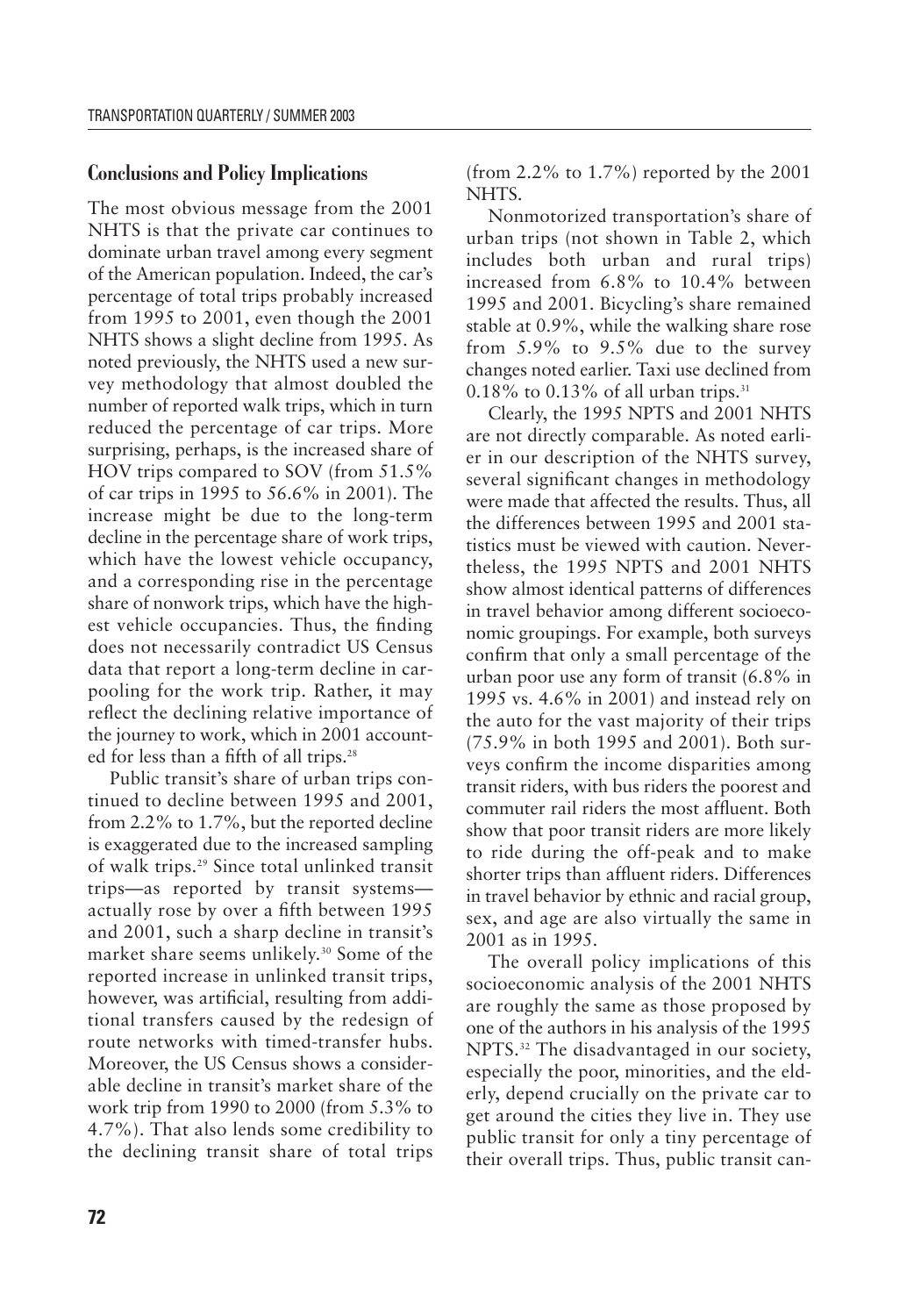not be the main strategy for improving the mobility of these groups. Automobiles are obviously a necessity for disadvantaged groups for reaching most employment, educational, medical, shopping, social, and recreational destinations. Even those who cannot really afford cars or who have physical or mental disabilities are forced to rely on the car.

Nevertheless, public transit plays a critical role in assuring the mobility of disadvantaged groups in the largest, densest cities. In metropolitan areas with populations of 3 million or more, public transit serves 9.7% of the trips of blacks, 10.6% of the trips of the poor, and 28.7% of the trips of households without cars.<sup>33</sup> It is essential that government housing policies be coordinated with transportation in order to ensure the continued accessibility of disadvantaged groups to transit. As noted earlier, lowincome households are currently being displaced through the gentrification of neighborhoods around rail stations. Furthermore, government agencies have been decentralizing public housing for the poor and building it at lower densities, often located in neighborhoods with little if any transit service. Both housing and transportation policies should be coordinated to facilitate the accessibility of low-income households to transit.

Walking is probably the most ignored mode of transport, both in general as well as in reference to its importance among the disadvantaged. As shown in Tables 8 and 13, walking accounts for 16.2% of the trips by the poor, 12.6% of trips by blacks, and 11.8% of the trips of Hispanics. Yet in the United States, facilities for pedestrians are often inconvenient or nonexistent, leading to fatality rates per mile traveled 36 times higher than for occupants of cars and light trucks.34 The lack of pedestrian safety especially affects minorities and the poor. For example, blacks account for 20% of all pedestrian deaths, almost twice their 12% share of the total population.<sup>35</sup>

In The Netherlands and Germany, pedestrian fatalities per mile walked are only a tenth as high as in the United States.<sup>36</sup> European countries have invested heavily in extensive auto-free pedestrian zones; pedestrian-activated crossing signals; pedestrian refuge islands for crossing wide streets; wide, well-lit sidewalks on both sides of all streets; and traffic calming of most residential neighborhoods. Moreover, German and Dutch pedestrians benefit from comprehensive restrictions on motor vehicle use, rigorous traffic education of motorists, and strict enforcement of traffic regulations protecting pedestrians. Such measures are essential for improving pedestrian safety in the USA as well.

While over \$75 billion a year is spent on federally-assisted roadway projects, less than \$1 billion a year is spent on pedestrian and bicycling projects.37 Only 0.7% of federal transportation funds are spent on improving the pedestrian environment and making it safer to walk. Moreover, "no state spends more than 2.7% of their federal transportation funds on sidewalks, crosswalks, traffic calming, speed humps, multiuse paths, or safety programs for cyclists and pedestrians."38 Given the importance of walking in our overall urban transportation system, it is regrettable that all levels of government in the United States have so woefully neglected the needs of pedestrians.

The improved survey methodology in the 2001 NHTS reveals the crucial importance of walking for getting around cities, especially for the poor, minorities, and those without cars. Of course, there are many reasons to encourage more walking among all groups to reduce roadway congestion, air pollution, noise, parking needs, energy use, and above all, to provide more daily physical exercise for everyone. Walking is especially important for the poor and minorities. Not only is it the most affordable of all transport modes, but it is also the most feasible in the inner city neighborhoods where many poor and minor-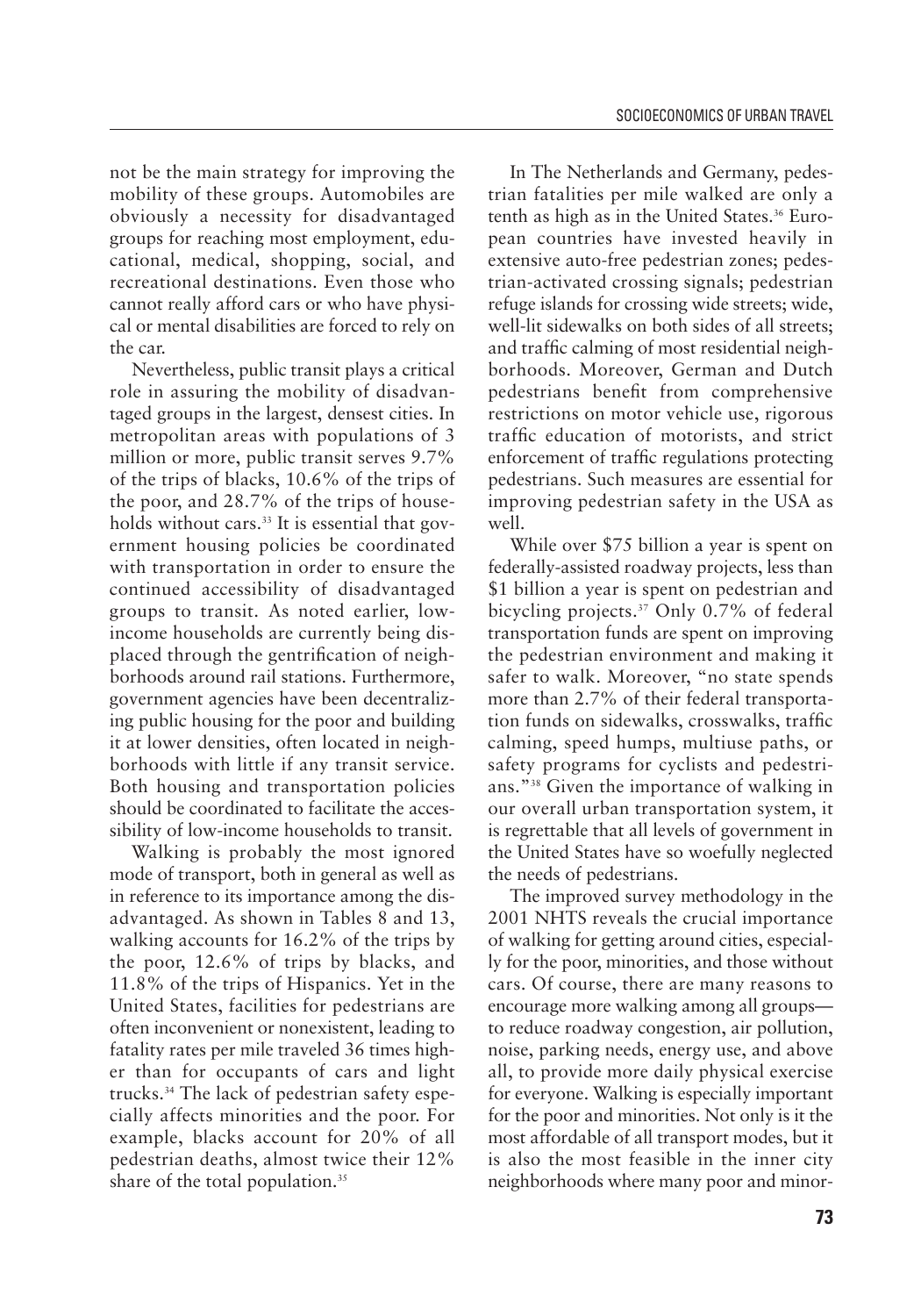ity households are concentrated and where so many things are within walking distance. Moreover, walking is the most important access mode for reaching transit stops. Since the poor and minorities depend on transit so much more than other socioeconomic groups, walking is crucial for that reason as well. For all these reasons, it is essential that federal, state, and local government agencies focus more on improving the safety, convenience, and feasibility of walking in our cities.

# **Endnotes**

1. John Pucher, Chris Hendrickson, and Sue McNeil. "Socioeconomic Characteristics of Transit Riders: Some Recent Evidence." *Traffic Quarterly* 35(3) (1981): 461-483; John Pucher, and Fred Williams. "Socioeconomic Characteristics of Urban Travelers: Evidence from the 1990 NPTS." *Transportation Quarterly* 46(4) (1992): 561-582; John Pucher, Tim Evans, and Jeff Wenger. "Socioeconomics of Urban Travel: Evidence from the 1995 NPTS." *Transportation Quarterly* 52(3) (1998): 15-33.

2. The 1960 Census figures, unlike all later census years, included an "unreported" category that accounted for 4.3% of all survey responses. To make the 1960 modal split distributions comparable with later census years, the authors scaled up all reported modal shares by a factor of 1.045 so that the modal shares add up to approximately 100%.

3. It is important to note that these NPTS and NHTS modal split distributions in Table 2 differ from those in subsequent tables because they include all local, daily travel in the USA, including both rural and urban areas. These distributions were supplied directly by the Federal Highway Administration of USDOT. Long-term trend data were available only on this nationwide basis. Our own cross-tabulations of the 2001 NHTS, shown in subsequent tables, include only urban areas, except for Table 9, which includes some rural portions of counties in metropolitan statistical areas.

4. Calculated by the authors from the 2001 NHTS. For full details, see Table 6 of this article.

5. Federal Highway Administration and Bureau of Transportation Statistics. *Inklings: Preliminary Results from the 2001 NHTS.* Washington, DC: US Department of Transportation, 2003.

6. Federal Highway Administration. *Highway Statistics.* Washington, DC: US Department of Transportation, various years; and International Road Federation. *World Road Statistics 2002.* Washington, DC: International Road Federation, 2002.

7. John Pucher, Tim Evans, and Jeff Wenger. "Socioeconomics of Urban Travel: Evidence from the 1995 NPTS."

8. Katherine M. Flegal, Margaret D. Carroll, Cynthia L. Ogden, and Clifford L. Johnson. "Prevalence and Trends in Obesity Among Adults, 1999-2000." *Journal of the American Medical Association* 288(14) (2002): 1723-1727; Carlos Dora. "A Different Route to Health: Implications of Transport Policies." *British Medical Journal* 318 (1999): 1686-1689; Jeffrey P. Koplan, and William H. Dietz. "Caloric Imbalance and Public Health Policy." *Journal of the American Medical Association* 282 (1999): 1579-1581; Douglas Carnall. "Cycling and Health Promotion." *British Medical Journal* 320 (2000): 888; Simon P. Wolff, and C.J. Gilham. "Public Health Versus Public Policy? An Appraisal of British Urban Transport Policy." *Public Health* 105 (1991): 217-228; Mayer Hillman. "Health Promotion: The Potential of Non-motorized Transport," in Tony Fletcher, and Anthony J. McMichael (eds). *Health at the Crossroads: Transport Policy and Urban Health.* London: Wiley and Sons, 1997.

9. US Department of Health and Human Services. "Physical Activity and Health: A Report of the Surgeon General." Atlanta, GA: Centers for Disease Control and Prevention, 1996; and US Department of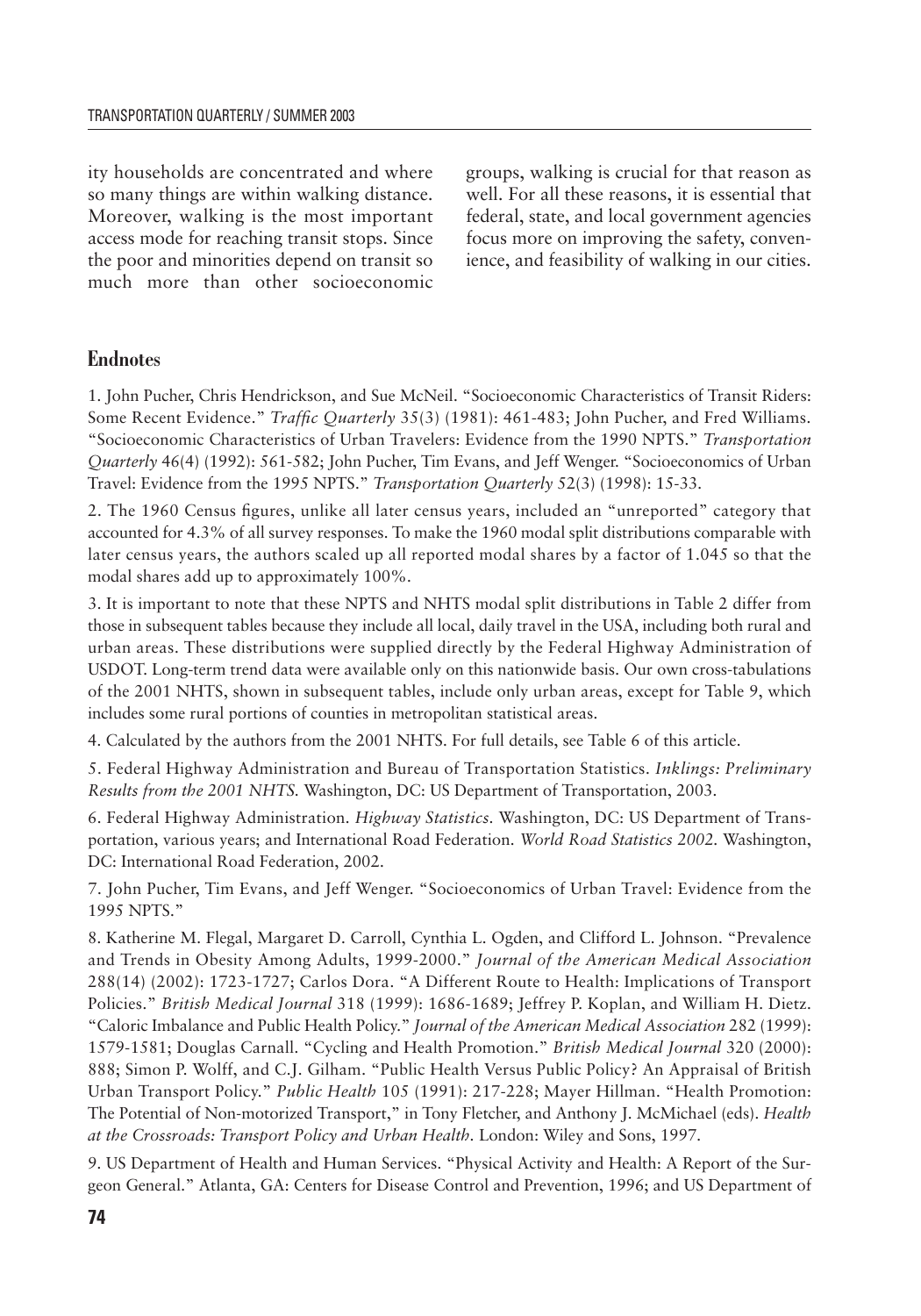Health and Human Services. *Healthy People 2010: Understanding and Improving Health.* 2nd ed. Washington, DC: US Government Printing Office, November 2000.

10. John Pucher, and Christian Lefevre. *The Urban Transport Crisis in Europe and North America.*  London: Macmillan Press, 1996; World Health Organization. *Obesity in Europe: The Case for Action.* London: International Obesity Taskforce of the World Health Organization, September 2002. Accessible at: http://www.iotf.org/media/globalprev.htm.

11. John Pucher."Discrimination in Mass Transit." *Journal of the American Planning Association* 48(3) (1982): 315-326; Mark Garrett, and Brian Taylor. "Reconsidering Social Equity in Public Transit." *Berkeley Planning Journal* 13 (1999): 6-27; R. Bullard, and G. Johnson, eds. *Just Transportation.* Stony Creek, CT: New Society Publications, 1997.

12. John Pucher. "Renaissance of Public Transport in the USA?" *Transportation Quarterly* 56(1) (2002): 33-50.

13. R. Cervero, and M. Duncan. "Benefits of Proximity to Rail on Housing Markets: Experiences in Santa Clara County." *Journal of Public Transportation* 5(1) (2002): 1-18; R. Cervero, and M. Duncan. "Transit's Value-Added Effects: Light and Commuter Rail Services and Commercial Land Values." *Transportation Research Record* 1805 (2002): 8-15; J. Lin. "Gentrification and Transit in Northwest Chicago." *Journal of the Transportation Research Forum* 56(4) (2002): 175-191; G. Knaap, C. Ding, and L. Hopkins. "Do Plans Matter? The Effects of Light Rail Plans on Land Values in Station Areas." *Journal of Planning Education and Research* 21(1) (fall 2001): 32-39.

14. John Pucher, Tim Evans, and Jeff Wenger. "Socioeconomics of Urban Travel: Evidence from the 1995 NPTS."

15. This might also be true of light rail transit, but there were so few light rail observations in both the 1995 NPTS and the 2001 NHTS that it was impossible to separate out light rail for detailed socioeconomic analysis of its riders.

16. Thus, if the 31.1% growth rate is applied to the \$15,000 income level in 1995, it would yield \$19,700, quite close to the \$20,000 cutoff we used for 2001. Applying 31.1% to the upper income category of \$80,000 in 1995 yields \$104,800, somewhat higher than the \$100,000 category cutoff we used for 2001. The 31.1% growth in per capita income from 1995 to 2001 is derived from US Bureau of the Census, *2002 Statistical Abstract of the United States,* Table 2, on population trends and Table 640, on personal income trends.

17. For details on location efficient mortgages, see http://www.locationefficiency.com.

18. Vukan Vuchic. *Transportation for Livable Cities.* New Bruswick, NJ, CUPR Press, 1999; and Peter Newman, and Jeffrey Kenworthy. *Sustainability and Cities,* Washington, DC, Island Press, 1999.

19. We tried to disaggregate metros into old systems (such as in New York City, Boston, and Chicago) and new systems (such as in Washington, DC, San Francisco, and Atlanta), since the two types have quite different designs and rider characteristics. We also tried to disaggregate light rail systems into old streetcar systems (such as in Boston and San Francisco) and new LRT systems (such as in St. Louis, Sacramento, Portland, OR, and San Jose, CA). Unfortunately, there were not enough sample observations to permit such further disaggregation. Indeed, it was not even possible to produce a separate category for light rail and streetcar combined, since they only generated 38 total trip observations (0.02% of all trips). Thus, LRT/streetcar had to be lumped in with bus services, as in previous census and NPTS studies.

20. Taxes and user charges are regressive when payments as a percentage of income fall with increasing household income.

21. Calculated by the authors from the 2001 NHTS.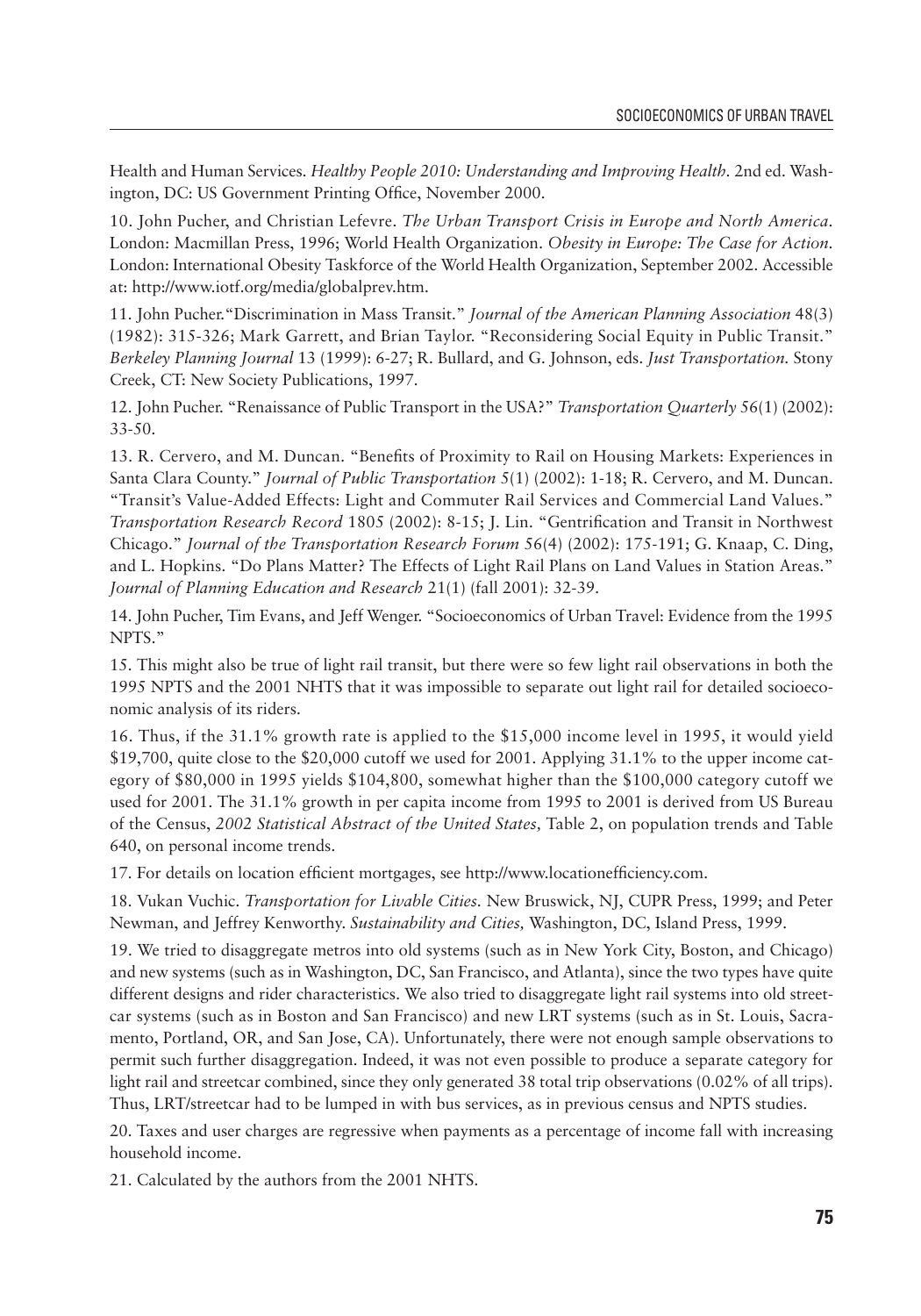22. John Pucher. "Discrimination in Mass Transit;" Mark Garrett, and Brian Taylor. "Reconsidering Social Justice in Public Transit"; Robert D. Bullard, and Glenn S. Johnson. *Just Transportation.*

23. See note 22 above.

24. See note 22 above.

25. John Pucher, and Lewis Dijkstra. "Making Walking and Cycling Safer: Lessons from Europe." *Transportation Quarterly* 54(3) (2000): 25-50.

26. See note 25 above.

27. Information provided by the New York City Transit Authority.

28. Federal Highway Administration and Bureau of Transportation Statistics. *Inklings: Preliminary Results from the 2001 NHTS.* Washington, DC: US Department of Transportation, 2003.

29. The 1.7% transit modal share cited here for 2001 is for urban travel only, compared to a 1.6% transit modal share for both urban and rural travel combined, as shown in Table 2. Likewise, the 2.2% transit modal share cited here for 1995 is for urban travel only, as reported in John Pucher, Tim Evans, and Jeff Wenger. "Socioeconomics of Urban Travel: Evidence from the 1995 NPTS," Exhibit 3. By comparison, the 1.8% transit share shown in Table 2 includes both urban and rural travel.

30. John Pucher. "Renaissance of Public Transport in the USA?"

31. See Table 8 and John Pucher, Tim Evans, and Jeff Wenger. "Socioeconomics of Urban Travel: Evidence from the 1995 NPTS," Exhibit 3.

32. See note 31 above.

33. Calculated by the authors from the 2001 NHTS.

34. See note 25 above.

35. Surface Transportation Policy Project. *Mean Streets 2000.* Washington, DC: Surface Transportation Policy Project, 2001.

36. See note 25 above.

37. Federal Highway Administration. *Highway Statistics 2000.* Washington, DC: US Department of Transportation, 2002; US Rep. James Oberstar. Opening remarks at Railvolution Conference, Washington, DC, October 4, 2002; Surface Transportation Policy Project. *Mean Streets 2000.* Washington, DC: Surface Transportation Policy Project, 2001.

38. Surface Transportation Policy Project, 2001, p. 5.

# **Acknowledgments**

The authors would like to thank Martin Wachs, Alan Pisarski, Steven Polzin, W. Bruce Allen, Susan Liss, Bryant Gross, Nancy McGuckin, and Mary Ann Keyes for their advice and assistance in analyzing the 2001 NHTS. We take full responsibility, however, for any remaining errors and for all opinions expressed in this article.